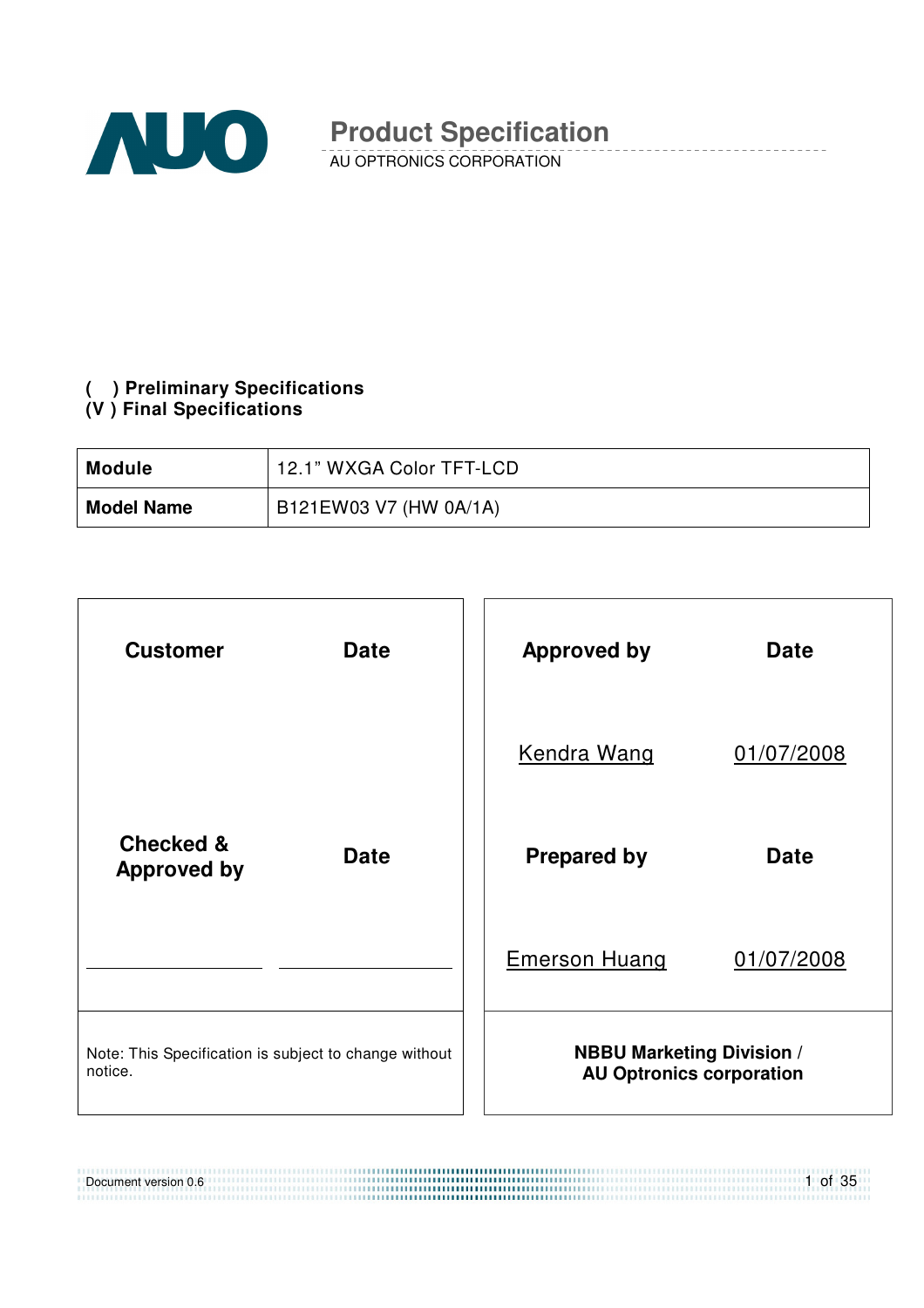

## **Contents**

| Document version 0.6 | 2 of 35 |
|----------------------|---------|
|                      |         |
|                      |         |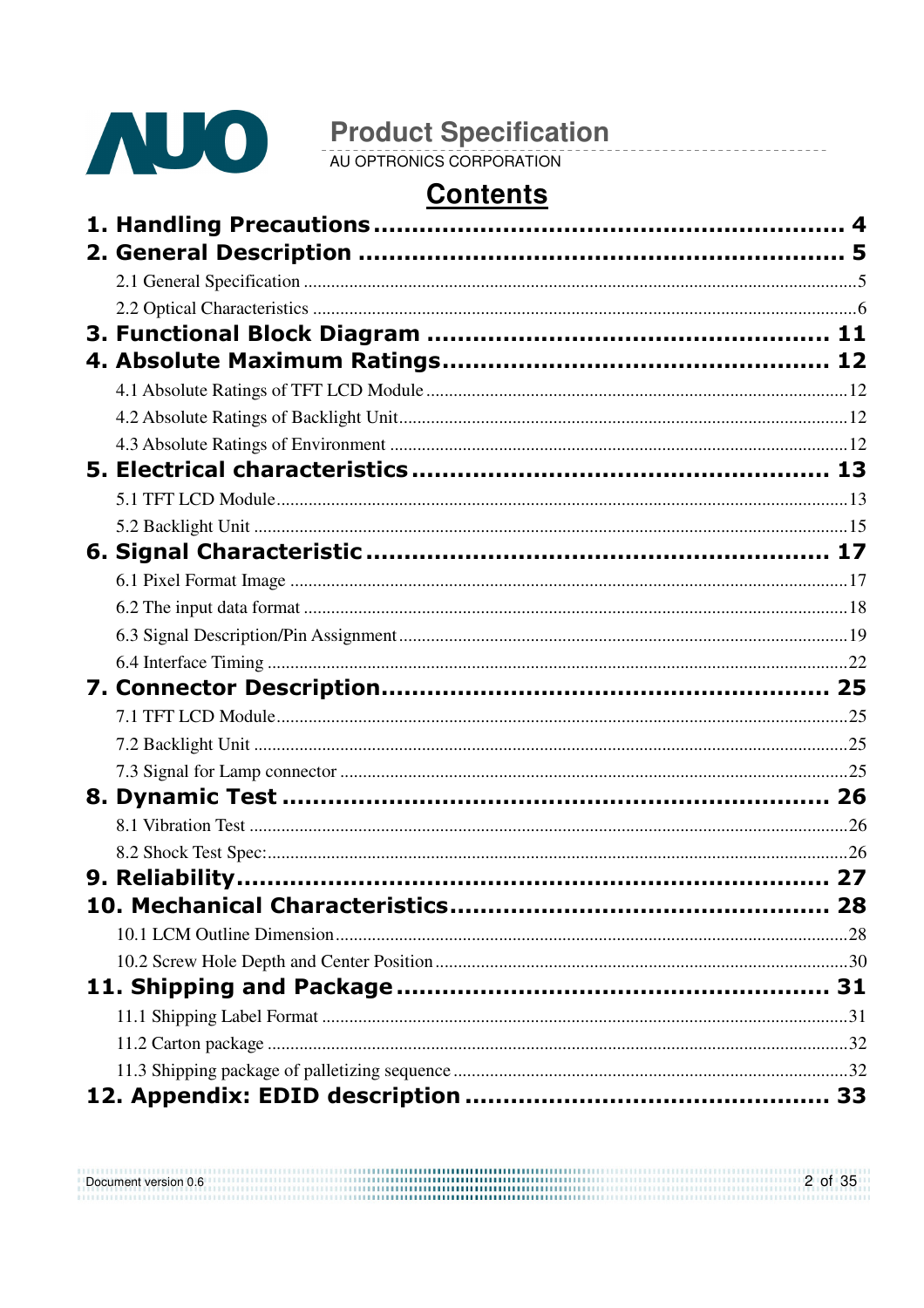

AU OPTRONICS CORPORATION

## **Record of Revision**

| <b>Version and Date</b> | Page | Old description                                                                          | <b>New Description</b>         | Remark                   |
|-------------------------|------|------------------------------------------------------------------------------------------|--------------------------------|--------------------------|
| 0.12007/7/3             | All  | <b>First Edition</b>                                                                     |                                |                          |
| 0.22007/8/9             | 6    | l275.82x 178 x 5.2 max.                                                                  | 275.82x 178 x 5.5 max.         | To follow<br><b>VESA</b> |
| 0.2 2007/8/9            | 32   | Old label format                                                                         | Correct label format           |                          |
| 0.22007/8/9             | 32   | <b>Note 1:</b><br>Source IC: Novatek<br>Gate IC: Toshiba<br>Control code 0AXXX<br>H/W 0A | removed                        |                          |
| 0.22007/8/9             |      | 27-30 LCM and screw drawings                                                             | Updated LCM and screw drawings |                          |
| 0.3 2007/9/17           | All  | New template for functional spec                                                         |                                |                          |
| 0.4 2007/10/3           |      | 29-30 LCM drawings                                                                       | <b>Updated LCM drawings</b>    |                          |
| 0.5 2007/11/23          |      | 35-37 Non EDID                                                                           | Add EDID                       |                          |
| 0.6 2008/01/07          | 1    | Preliminary spec                                                                         | Final spec                     |                          |
|                         |      |                                                                                          |                                |                          |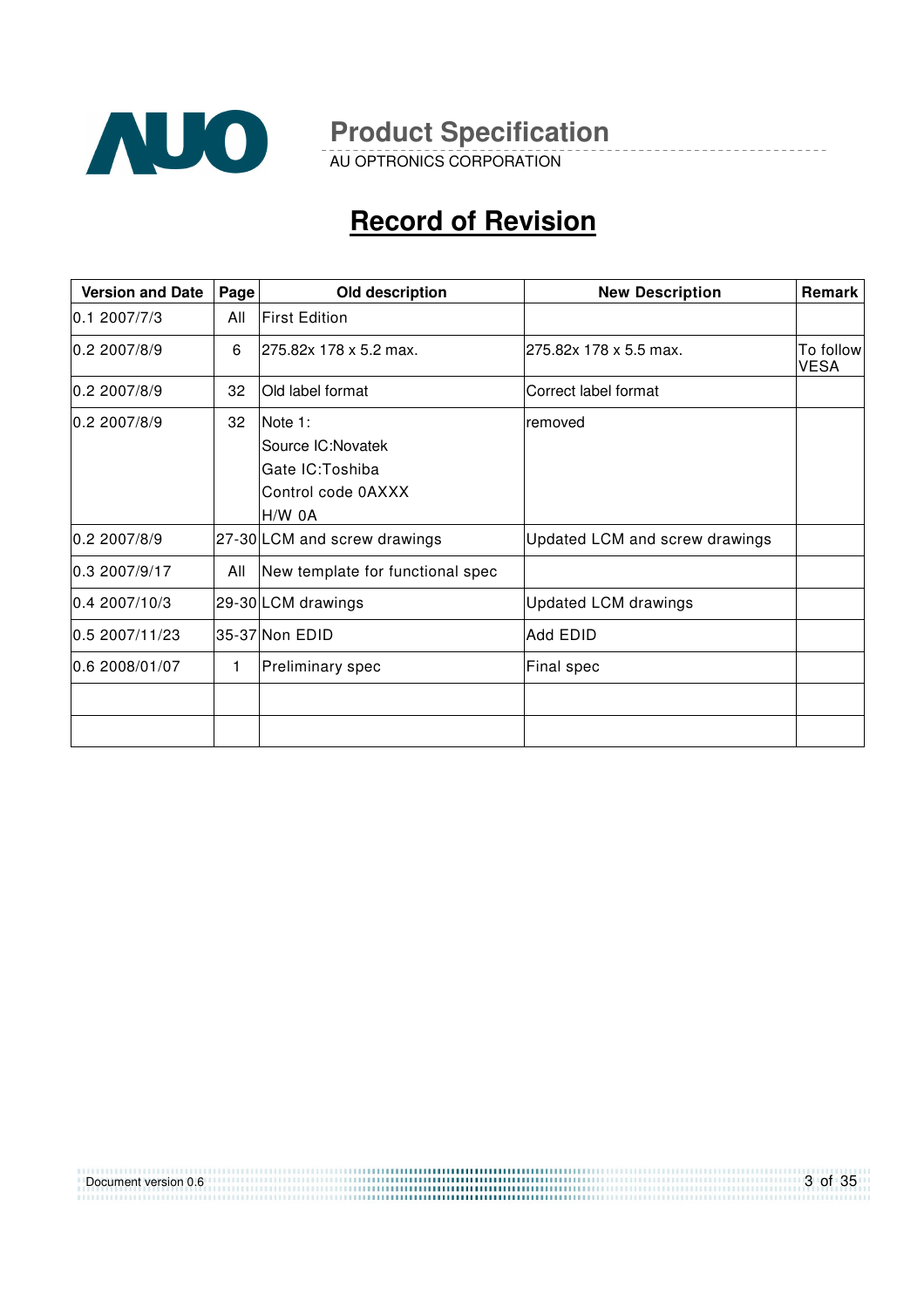

AU OPTRONICS CORPORATION

### **1. Handling Precautions**

- 1) Since front polarizer is easily damaged, pay attention not to scratch it.
- 2) Be sure to turn off power supply when inserting or disconnecting from input connector.
- 3) Wipe off water drop immediately. Long contact with water may cause discoloration or spots.
- 4) When the panel surface is soiled, wipe it with absorbent cotton or other soft cloth.
- 5) Since the panel is made of glass, it may break or crack if dropped or bumped on hard surface.
- 6) Since CMOS LSI is used in this module, take care of static electricity and insure human earth when handling.
- 7) Do not open nor modify the Module Assembly.
- 8) Do not press the reflector sheet at the back of the module to any directions.
- 9) In case if a Module has to be put back into the packing container slot after once it was taken out from the container, do not press the center of the CCFL Reflector edge. Instead, press at the far ends of the CCFL Reflector edge softly. Otherwise the TFT Module may be damaged.
- 10) At the insertion or removal of the Signal Interface Connector, be sure not to rotate nor tilt the Interface Connector of the TFT Module.
- 11) After installation of the TFT Module into an enclosure (Notebook PC Bezel, for example), do not twist nor bend the TFT Module even momentary. At designing the enclosure, it should be taken into consideration that no bending/twisting forces are applied to the TFT Module from outside. Otherwise the TFT Module may be damaged.
- 12) Cold cathode fluorescent lamp (CCFL) in LCD contains a small amount of mercury. Please follow local ordinances or regulations for disposal.
- 13) Small amount of materials having no flammability grade is used in the LCD module. The LCD module should be supplied by power complied with requirements of Limited Power Source (IEC60950 or UL1950), or be applied exemption.
- 14) The LCD module is designed so that the CCFL in it is supplied by Limited Current Circuit (IEC60950 or UL1950). Do not connect the CCFL in Hazardous Voltage Circuit.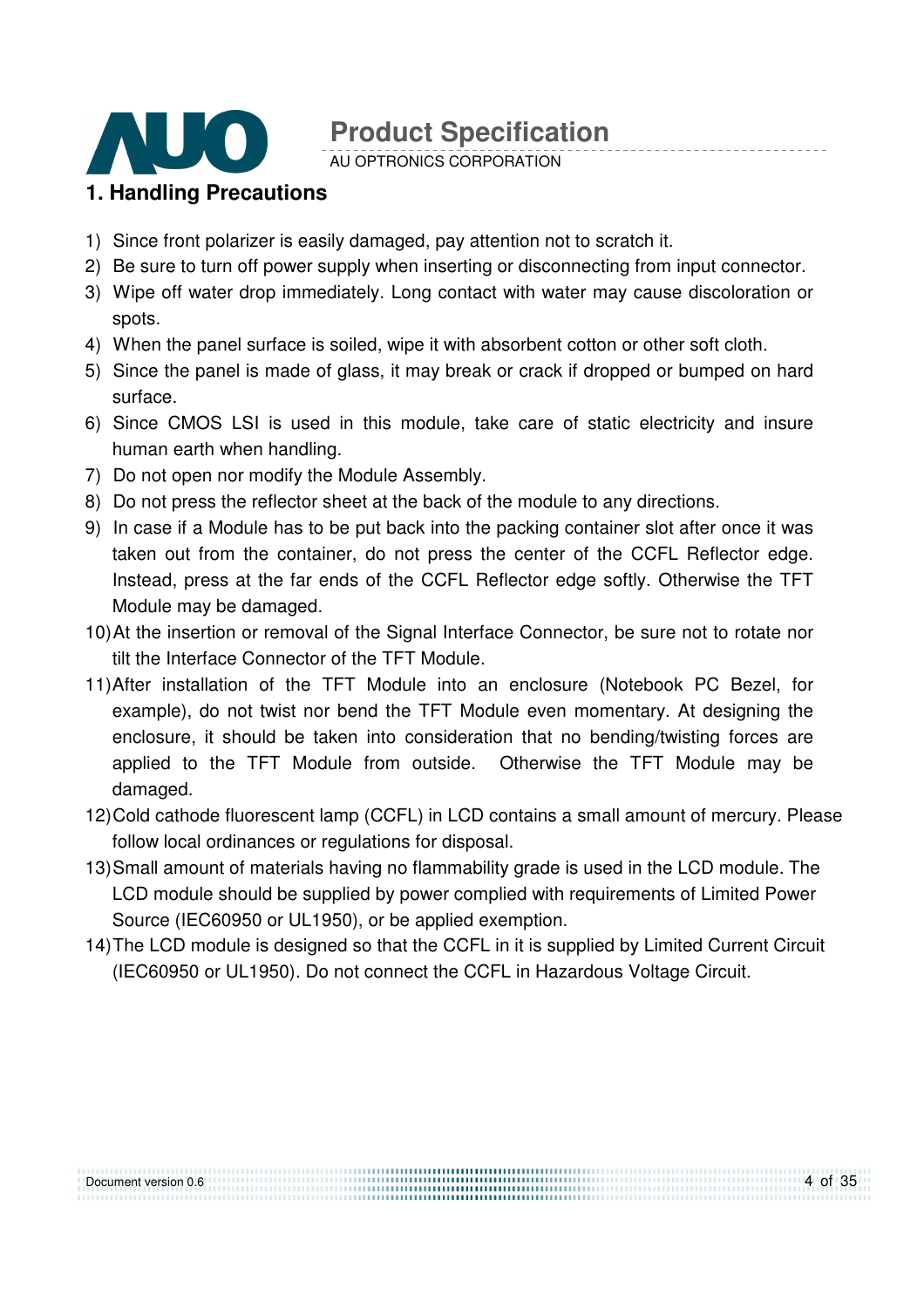

AU OPTRONICS CORPORATION

### **2. General Description**

B121EW03 V7 is a Color Active Matrix Liquid Crystal Display composed of a TFT LCD panel, a driver circuit, and backlight system. The screen format is intended to support the WXGA (1280(H) x 800(V)) screen and 262k colors (RGB 6-bits data driver) without backlight inverter. All input signals are LVDS interface compatible.

B121EW03 V7 is designed for a display unit of notebook style personal computer and industrial machine.

### **2.1 General Specification**

The following items are characteristics summary on the table at 25  $\degree$ C condition:

| <b>Items</b>                  | <b>Unit</b>            | <b>Specifications</b>                  |                |       |     |  |
|-------------------------------|------------------------|----------------------------------------|----------------|-------|-----|--|
| Screen Diagonal               | [mm]                   |                                        | 307.9 (12.1W") |       |     |  |
| <b>Active Area</b>            | [mm]                   | 261.1 X 163.2                          |                |       |     |  |
| Pixels H x V                  |                        | 1280x3(RGB) x 800                      |                |       |     |  |
| <b>Pixel Pitch</b>            | [mm]                   | 0.204X0.204                            |                |       |     |  |
| <b>Pixel Format</b>           |                        | R.G.B. Vertical Stripe                 |                |       |     |  |
| <b>Display Mode</b>           |                        | Normally White                         |                |       |     |  |
| White Luminance (Iccru=6.0mA) | $\lceil cd/m^2 \rceil$ | 220 typ. (5 points average)            |                |       |     |  |
| Note: Iccrl is lamp current   |                        | 187 min. (5 points average)<br>(Note1) |                |       |     |  |
| <b>Luminance Uniformity</b>   |                        | 1.25 max. (5 points)                   |                |       |     |  |
| <b>Contrast Ratio</b>         |                        | 400 typ                                |                |       |     |  |
| <b>Response Time</b>          | [ms]                   | 16 typ / 25 Max                        |                |       |     |  |
| Nominal Input Voltage VDD     | [Volt]                 | $+3.3$ typ.                            |                |       |     |  |
| <b>Power Consumption</b>      | [Watt]                 | 4.5 max.                               |                |       |     |  |
| Weight                        | [Grams]                | 290 max.                               |                |       |     |  |
| <b>Physical Size</b>          | [mm]                   |                                        |                | W     | Т   |  |
|                               |                        | Max                                    | 276.32         | 178.5 | 5.5 |  |
|                               |                        | Typical                                | 275.82         | 178.0 |     |  |
|                               |                        | Min                                    | 275.32         | 177.5 |     |  |
| <b>Electrical Interface</b>   |                        | 1 channel LVDS                         |                |       |     |  |
| <b>Surface Treatment</b>      |                        | Glare, Hardness 3H,                    |                |       |     |  |
|                               |                        | Reflection 4.3%                        |                |       |     |  |

#### 5 of 35 Document version 0.6 ,,,,,,,,,,,,,,,,,,,,,,,,,,,,,,,,,,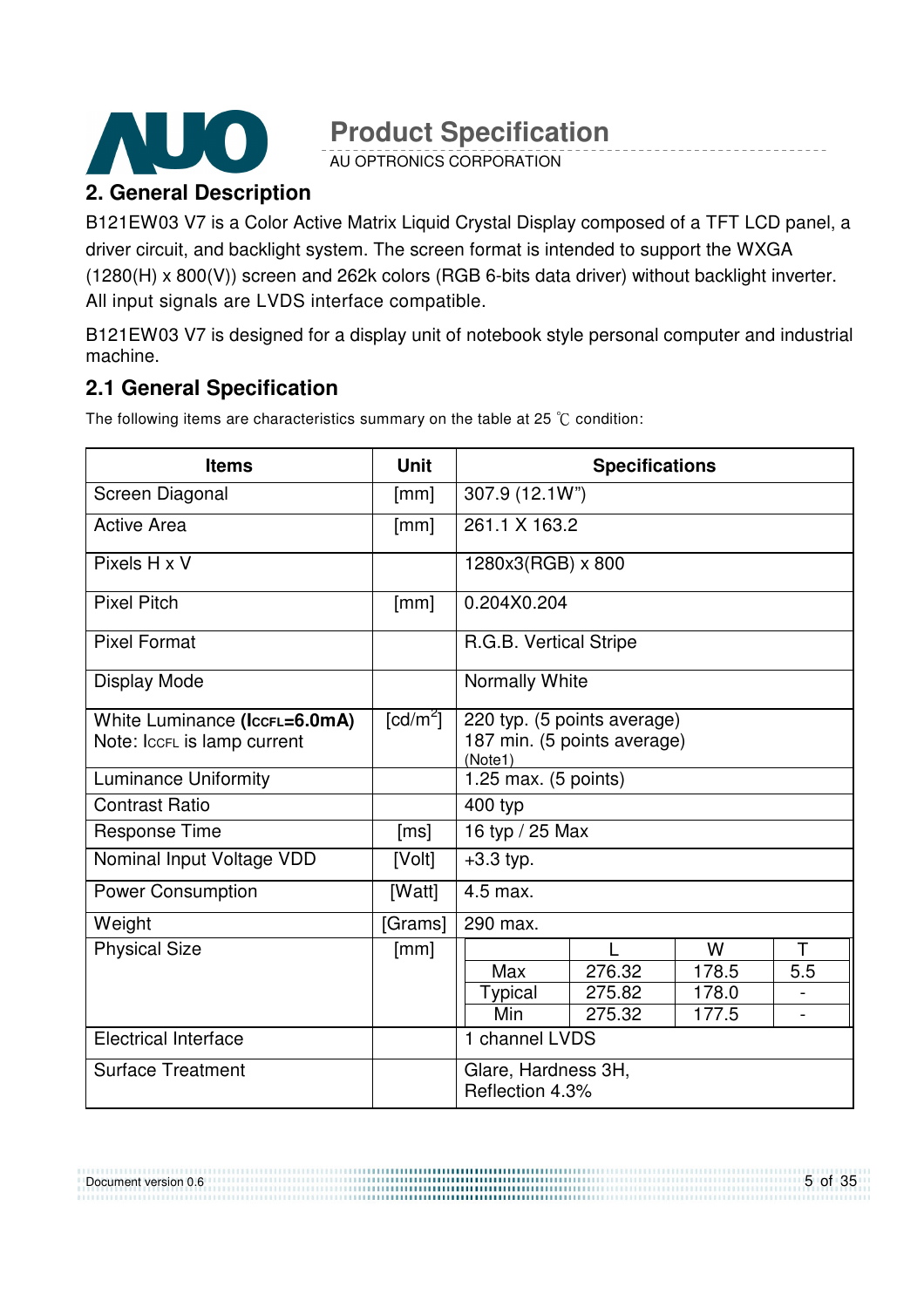

AU OPTRONICS CORPORATION

| <b>Support Color</b>                                             |                                 | 262K colors (RGB 6-bit)      |
|------------------------------------------------------------------|---------------------------------|------------------------------|
| <b>Temperature Range</b><br>Operating<br>Storage (Non-Operating) | $\rm \left[^{^{\circ}C}\right]$ | 0 to $+50$<br>$-20$ to $+60$ |
| <b>RoHS Compliance</b>                                           |                                 | <b>RoHS Compliance</b>       |

### **2.2 Optical Characteristics**

The optical characteristics are measured under stable conditions at 25°C (Room Temperature) :

| Item                                               | <b>Unit</b>          | <b>Conditions</b>            | Min.  | Typ.  | Max.  | <b>Note</b>    |
|----------------------------------------------------|----------------------|------------------------------|-------|-------|-------|----------------|
| <b>White Luminance</b><br>$lccFL=6.0mA$            | [cd/m <sup>2</sup> ] | 5 points average             | 187   | 220   |       | 1, 4, 5.       |
|                                                    | [degree]             | <b>Horizontal</b><br>(Right) |       | 40    |       |                |
| <b>Viewing Angle</b>                               | [degree]             | $CR = 10$ (Left)             |       | 40    |       | 8              |
|                                                    | [degree]             | <b>Vertical</b><br>(Upper)   |       | 20    |       |                |
|                                                    | [degree]             | $CR = 10$ (Lower)            |       | 40    |       |                |
| Luminance<br><b>Uniformity</b>                     |                      | <b>5 Points</b>              |       |       | 1.25  | $\mathbf{1}$   |
| <b>CR: Contrast Ratio</b>                          |                      |                              | 300   | 400   |       | 6              |
| <b>Cross talk</b>                                  | $\%$                 |                              |       |       | 4     | $\overline{7}$ |
| <b>Response Time</b>                               | [msec]               | <b>Rising</b>                |       | ۰     |       | 8              |
|                                                    | [msec]               | <b>Falling</b>               |       |       |       |                |
| <b>Chromaticity of color</b><br><b>Coordinates</b> | [msec]               | <b>Rising + Falling</b>      |       | 16    | 25    |                |
| (CIE 1931)                                         |                      | <b>Red x</b>                 | 0.560 | 0.580 | 0.600 | 2,8            |
|                                                    |                      | <b>Red y</b>                 | 0.320 | 0.340 | 0.360 |                |
| <b>NTSC</b>                                        |                      | <b>Green x</b>               | 0.290 | 0.310 | 0.330 |                |
|                                                    |                      | <b>Green y</b>               | 0.530 | 0.550 | 0.570 |                |
|                                                    |                      | <b>Blue x</b>                | 0.135 | 0.155 | 0.175 |                |
|                                                    | $\%$                 | <b>Blue y</b>                | 0.135 | 0.155 | 0.175 |                |
|                                                    |                      | White x                      | 0.283 | 0.313 | 0.343 |                |
|                                                    |                      | White y                      | 0.299 | 0.329 | 0.359 |                |
|                                                    |                      | <b>CIE 1931</b>              |       | 45    |       |                |
|                                                    |                      |                              |       |       |       |                |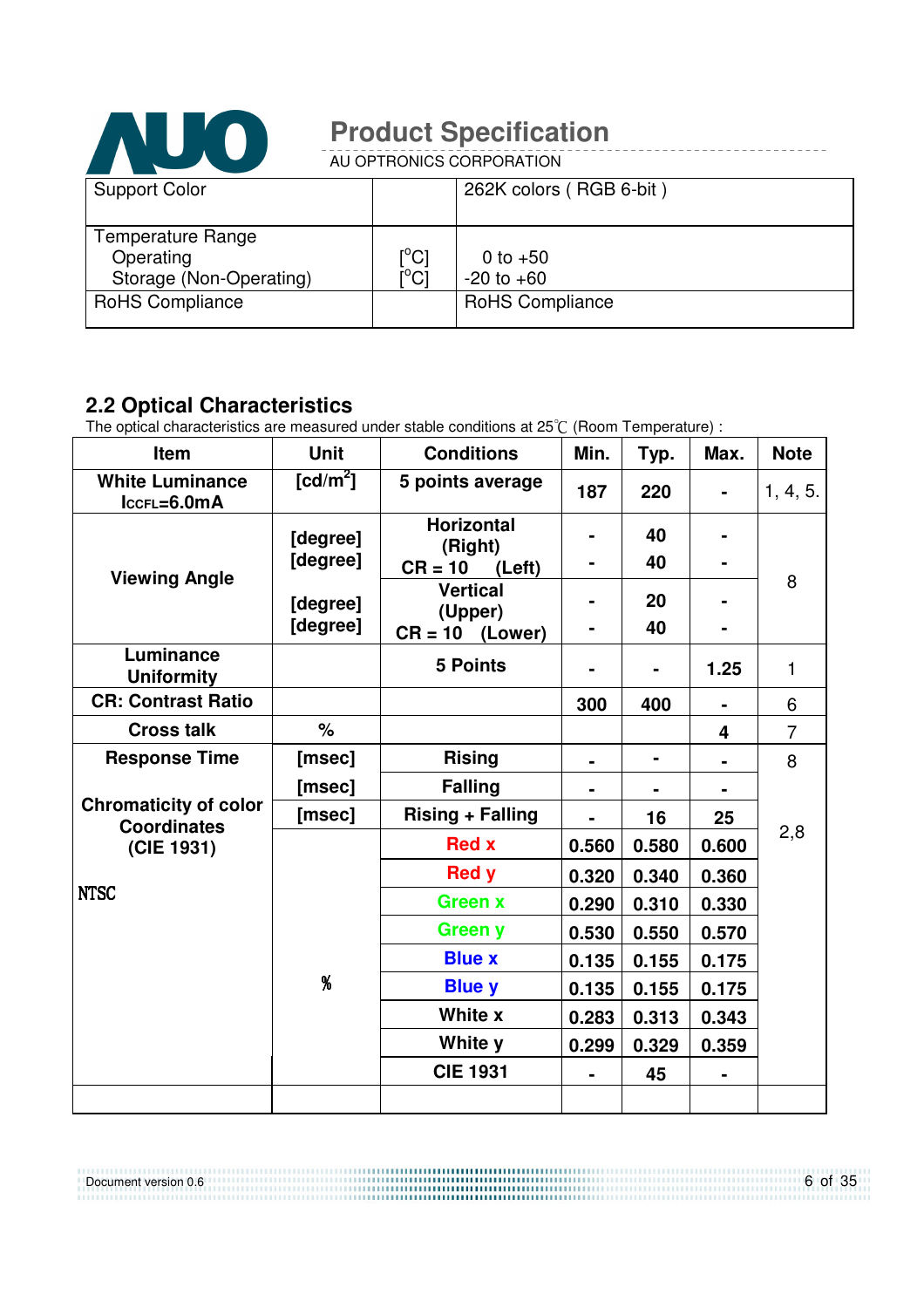

AU OPTRONICS CORPORATION

Note 1: 5 points position (Ref: Active area)



Note 2: 13 points position (Ref: Active area)



Note 3: The luminance uniformity of 5 or13 points is defined by dividing the maximum luminance values by the minimum test point luminance

| $\delta$ w <sub>5</sub> =  | Maximum Brightness of five points     |
|----------------------------|---------------------------------------|
|                            | Minimum Brightness of five points     |
|                            | Maximum Brightness of thirteen points |
| $\delta$ W <sub>13</sub> = | Minimum Brightness of thirteen points |

Note 4: Measurement method

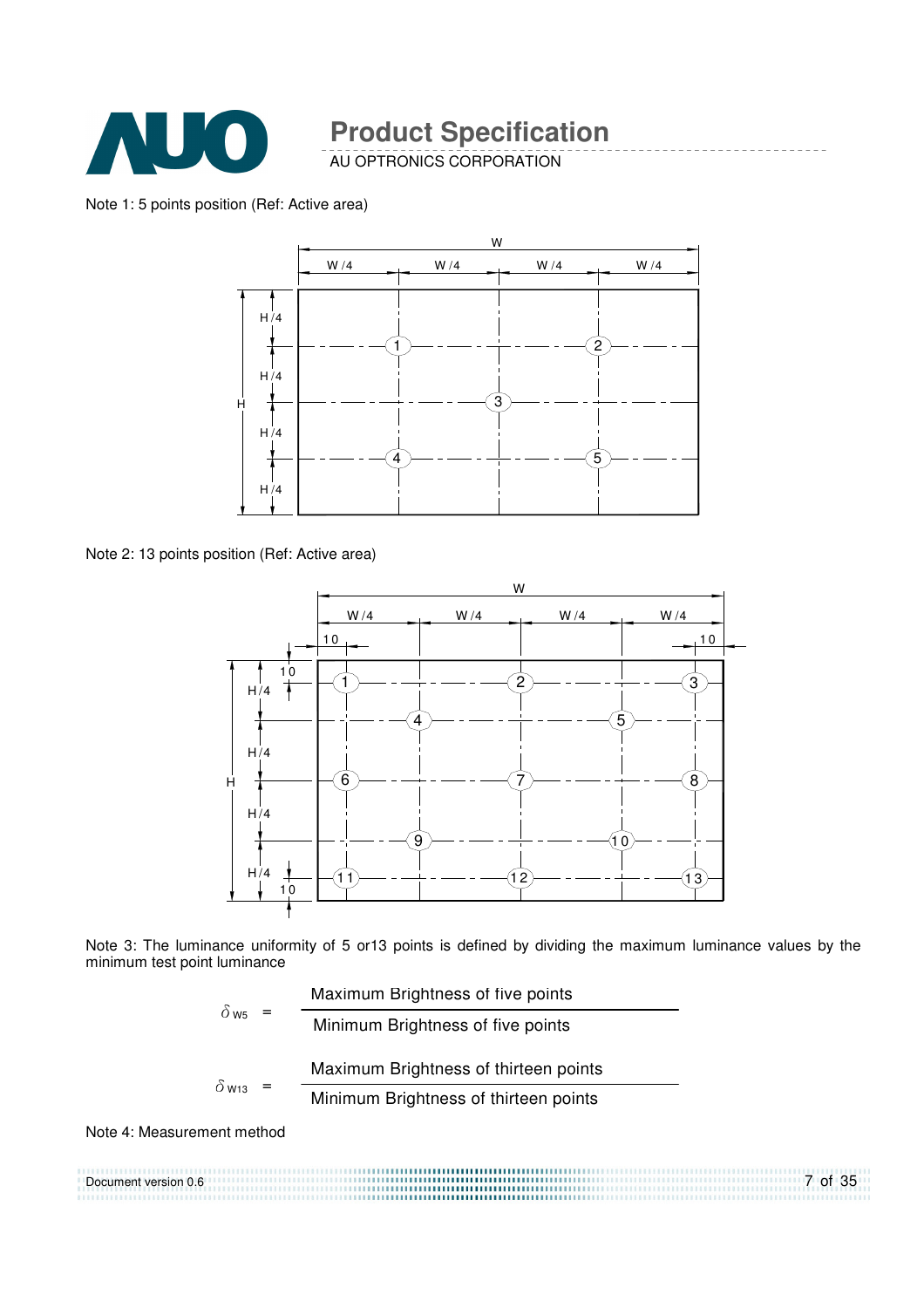

AU OPTRONICS CORPORATION

The LCD module should be stabilized at given temperature for 30 minutes to avoid abrupt temperature change during measuring. In order to stabilize the luminance, the measurement should be executed after lighting Backlight for 30 minutes in a stable, windless and dark room.



Center of the screen

Note  $5:$  Definition of Average Luminance of White  $(Y_1):$ 

Measure the luminance of gray level 63 at 5 points  $Y_L = [L (1) + L (2) + L (3) + L (4) + L (5)] / 5$ 

L (x) is corresponding to the luminance of the point X at Figure in Note (1).

Note 6: Definition of contrast ratio:

Contrast ratio is calculated with the following formula.

Contrast ratio  $(CR)$ =  $\frac{Brightness on the "White" state}$ Brightness on the "Black" state

Note 7: Definition of Cross Talk (CT)

 $CT = |Y_B - Y_A| / Y_A \times 100$  (%)

**Where** 

YA = Luminance of measured location without gray level 0 pattern (cd/m2)

| Document version 0.6 | 8 of 35 |
|----------------------|---------|
|                      |         |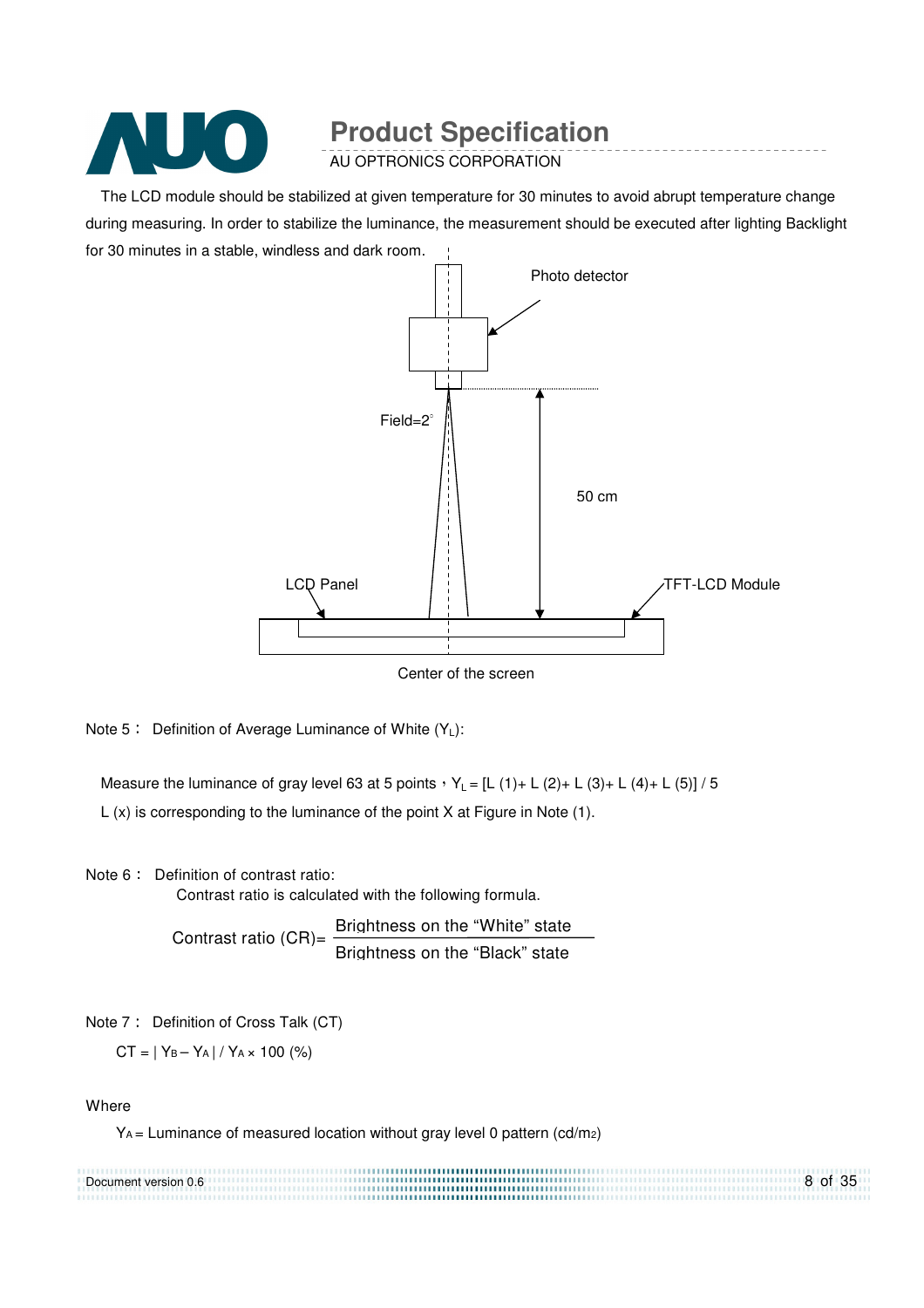

Note 8: Definition of response time:

The output signals of BM-7 or equivalent are measured when the input signals are changed from "Black" to "White" (falling time) and from "White" to "Black" (rising time), respectively. The response time interval between the 10% and 90% of amplitudes. Refer to figure as below.



| Document version 0.6 | 9 of 35 |
|----------------------|---------|
|                      |         |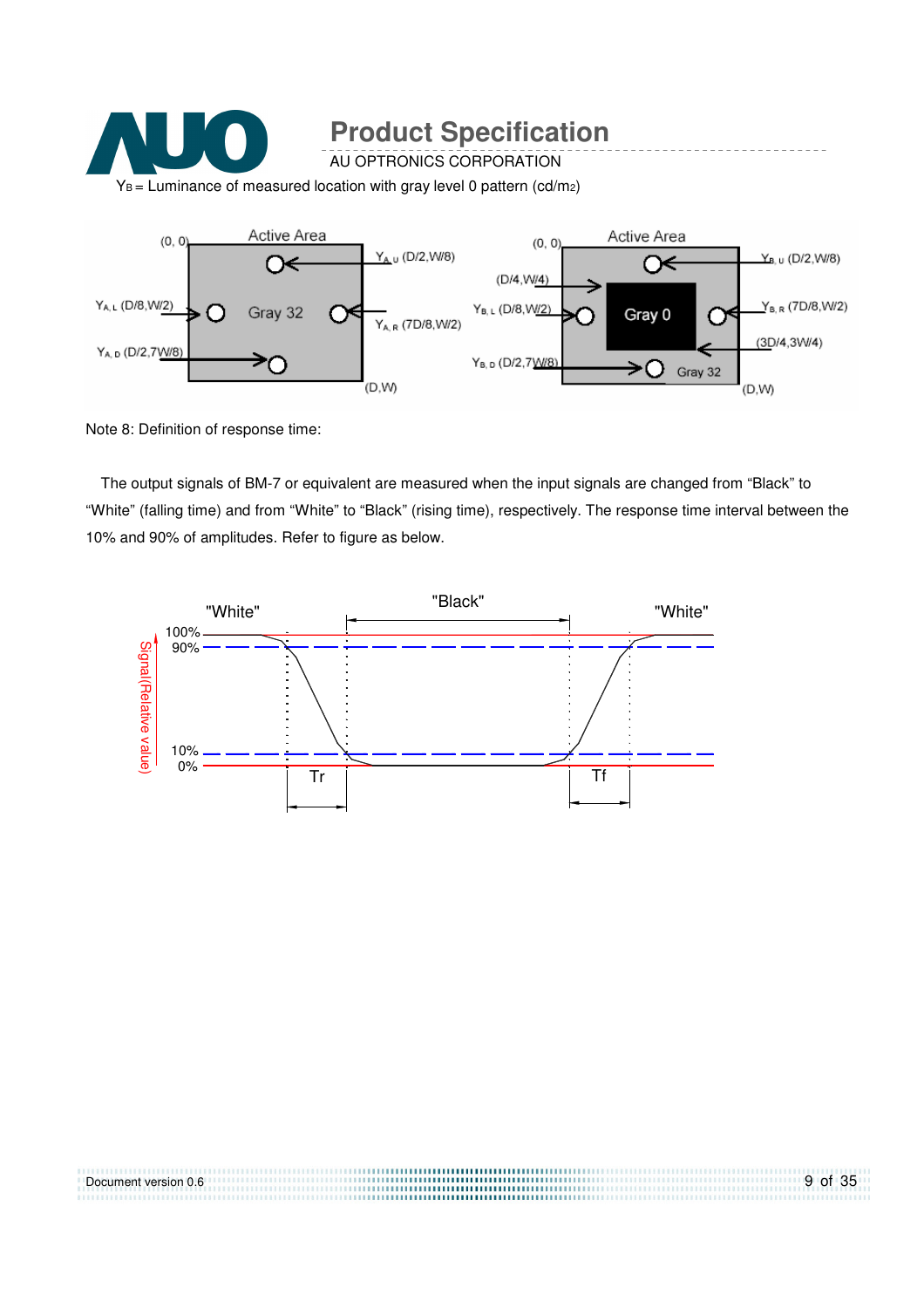

AU OPTRONICS CORPORATION

Note 8. Definition of viewing angle

Viewing angle is the measurement of contrast ratio  $\geq$  10, at the screen center, over a 180° horizontal and 180° vertical range (off-normal viewing angles). The 180° viewing angle range is broken down as follows; 90° (θ) horizontal left and right and 90° (Φ) vertical, high (up) and low (down). The measurement direction is typically perpendicular to the display surface with the screen rotated about its center to develop the desired measurement viewing angle.



| Document version 0.6 | $10$ of 35 |
|----------------------|------------|
|                      |            |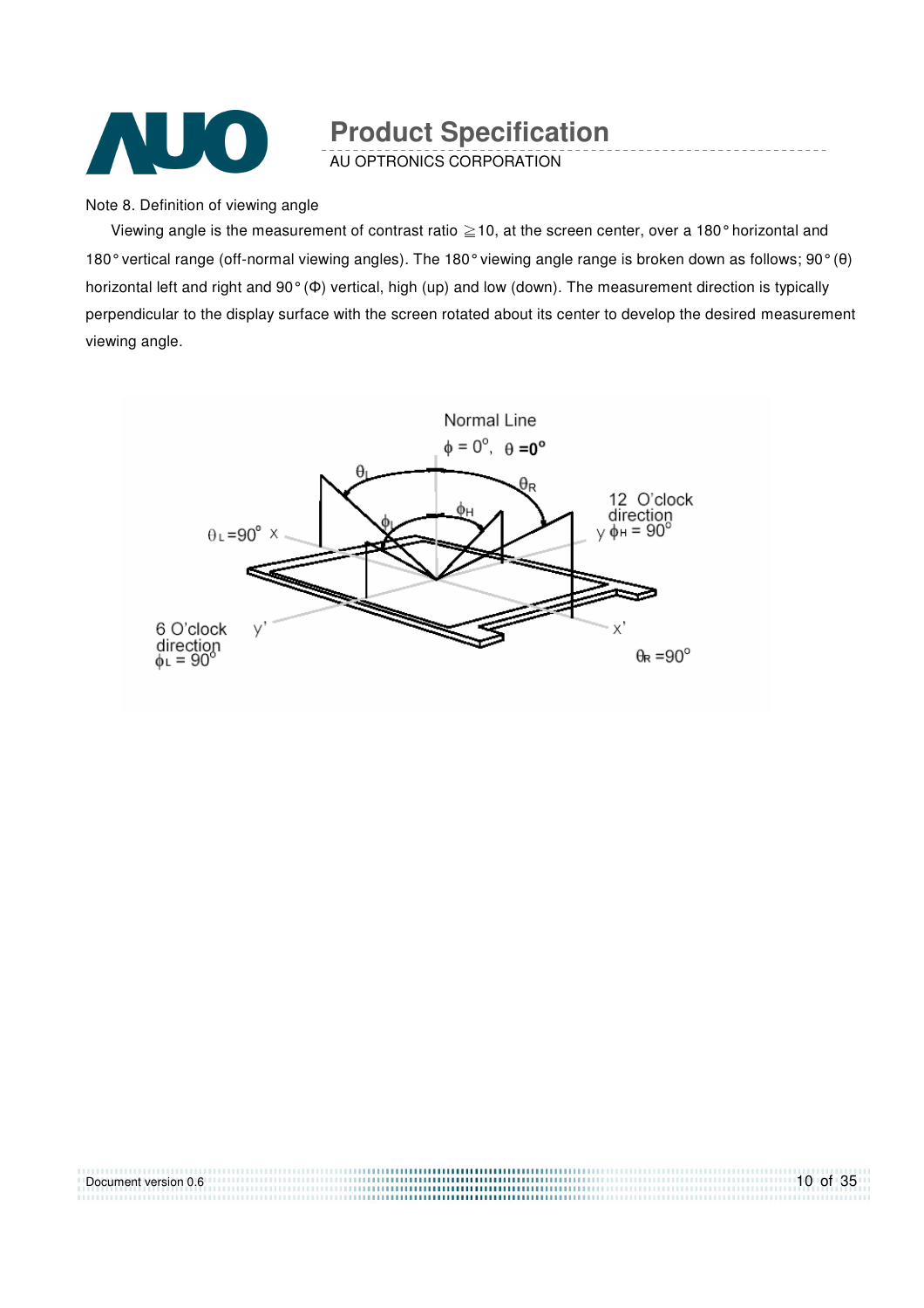

AU OPTRONICS CORPORATION

### **3. Functional Block Diagram**

The following diagram shows the functional block of the 12.1 inches wide Color TFT/LCD Module:



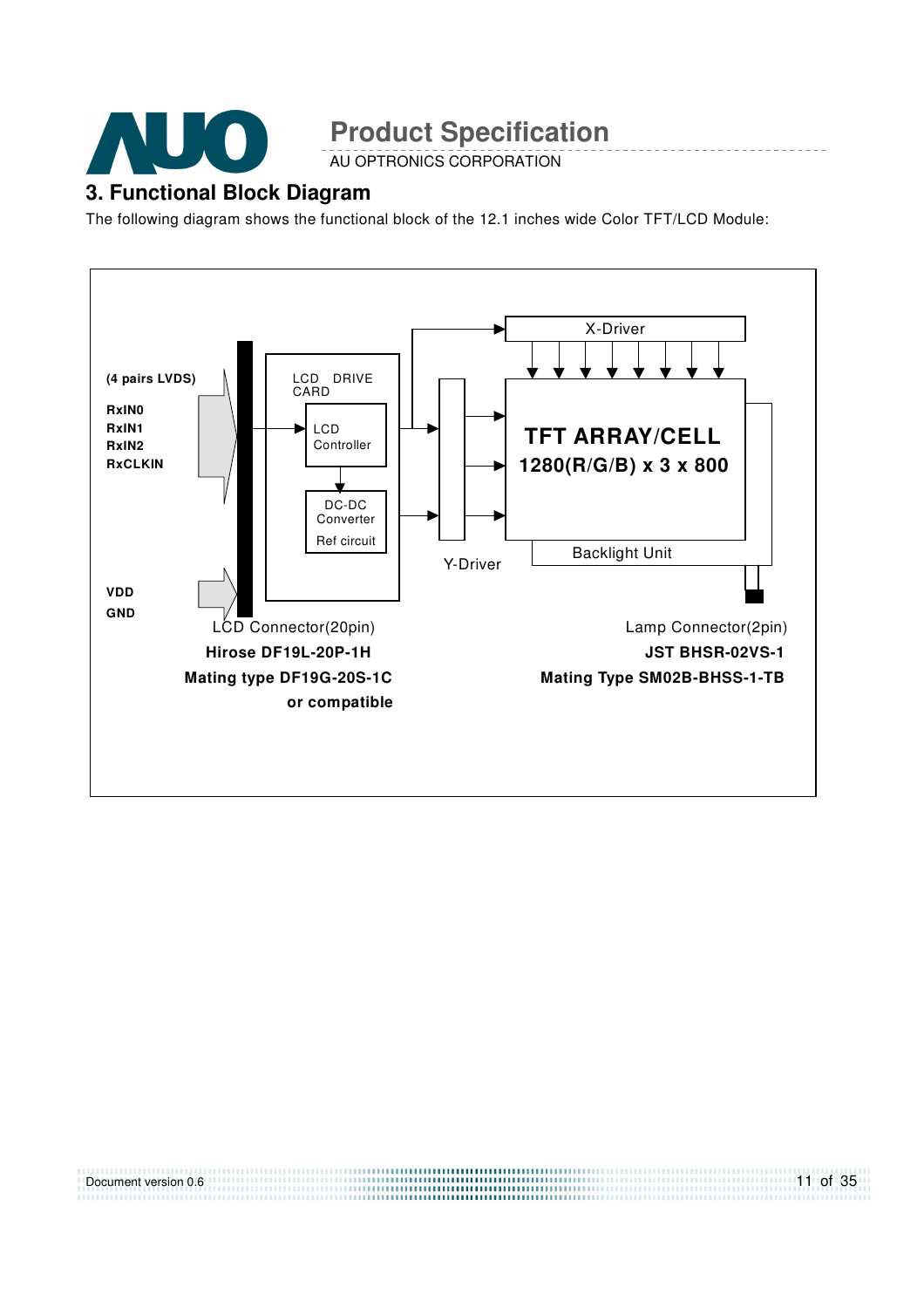

AU OPTRONICS CORPORATION

### **4. Absolute Maximum Ratings**

An absolute maximum rating of the module is as following:

### **4.1 Absolute Ratings of TFT LCD Module**

| Item                    | Svmbol          | Min  | Max  | Unit   | <b>Conditions</b> |
|-------------------------|-----------------|------|------|--------|-------------------|
| Logic/LCD Drive Voltage | $\cdots$<br>Vın | -0.J | +4.U | [Volt] | Note 1 T          |

### **4.2 Absolute Ratings of Backlight Unit**

| <b>Item</b>         | Svmbol       | Min      | Max       | Unit     | <b>Conditions</b> |
|---------------------|--------------|----------|-----------|----------|-------------------|
| <b>CCFL Current</b> | <b>'CCFL</b> | ົ<br>v.v | ה ד<br>.v | [mA] rms | Note              |

### **4.3 Absolute Ratings of Environment**

| Item                         | Symbol     | Min | Max   | Unit                          | <b>Conditions</b> |
|------------------------------|------------|-----|-------|-------------------------------|-------------------|
| <b>Operating Temperature</b> | TOP        |     | $+50$ | $\mathsf{I}^\circ\mathsf{Cl}$ | Note 3            |
| <b>Operation Humidity</b>    | <b>HOP</b> |     | 95    | [%RH]                         | Note 3            |
| Storage Temperature          | <b>TST</b> | -20 | $+60$ | [°C]                          | Note 3            |
| <b>Storage Humidity</b>      | <b>HST</b> | b   | 95    | [%RH]                         | Note 3            |

Note 1: At Ta (25°C)

Document version 0.6

Note 2: Permanent damage to the device may occur if exceed maximum values

### **Note 3: For quality performance, please refer to AUO IIS (Incoming Inspection Standard)**.



........................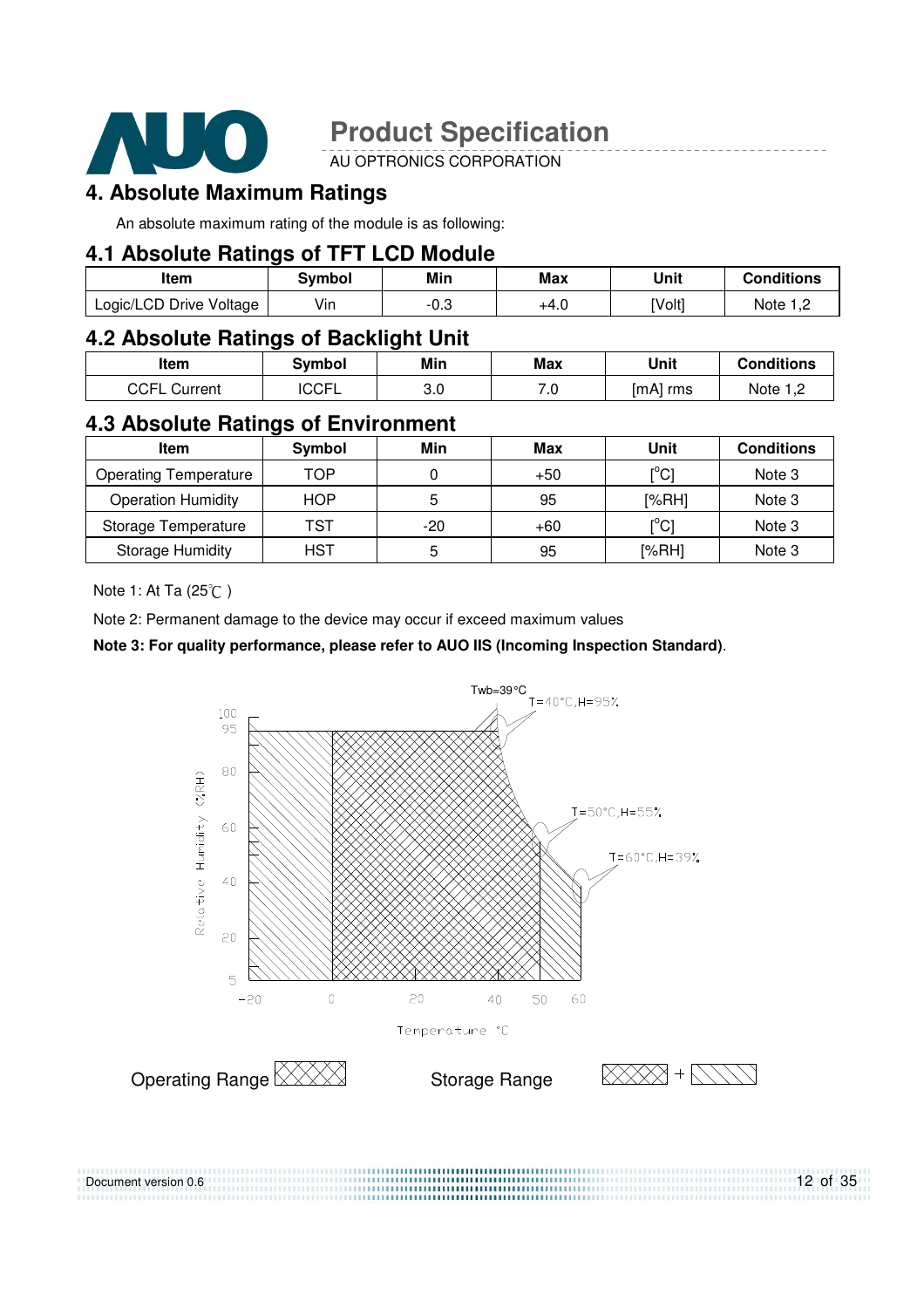

AU OPTRONICS CORPORATION

### **5. Electrical characteristics**

### **5.1 TFT LCD Module**

### **5.1.1 Power Specification**

Input power specifications are as follows;

| <b>Symble</b> | <b>Parameter</b>                                      | Min                          | Typ | <b>Max</b> | <b>Units</b>  | <b>Note</b> |
|---------------|-------------------------------------------------------|------------------------------|-----|------------|---------------|-------------|
| <b>VDD</b>    | Logic/LCD Drive<br>Voltage                            | 3.0                          | 3.3 | 3.6        | [Volt]        |             |
| <b>PDD</b>    | <b>VDD Power</b>                                      |                              |     | 0.8        | [Watt]        | Note $1/2$  |
| <b>IDD</b>    | <b>IDD Current</b>                                    | $\qquad \qquad \blacksquare$ | 222 | 242        | [mA]          | Note $1/2$  |
| <b>IRush</b>  | <b>Inrush Current</b>                                 |                              |     | 2000       | [mA]          | Note 3      |
| <b>VDDrp</b>  | Allowable<br>Logic/LCD Drive<br><b>Ripple Voltage</b> | ۰                            |     | 100        | [mV]<br>$p-p$ |             |

Note 1 : Maximum Measurement Condition : Black Pattern

Note 2 Typical Measurement Condition: Mosaic Pattern

#### Note 3: Measure Condition





**Vin rising time** 

13 of 35 Document version 0.6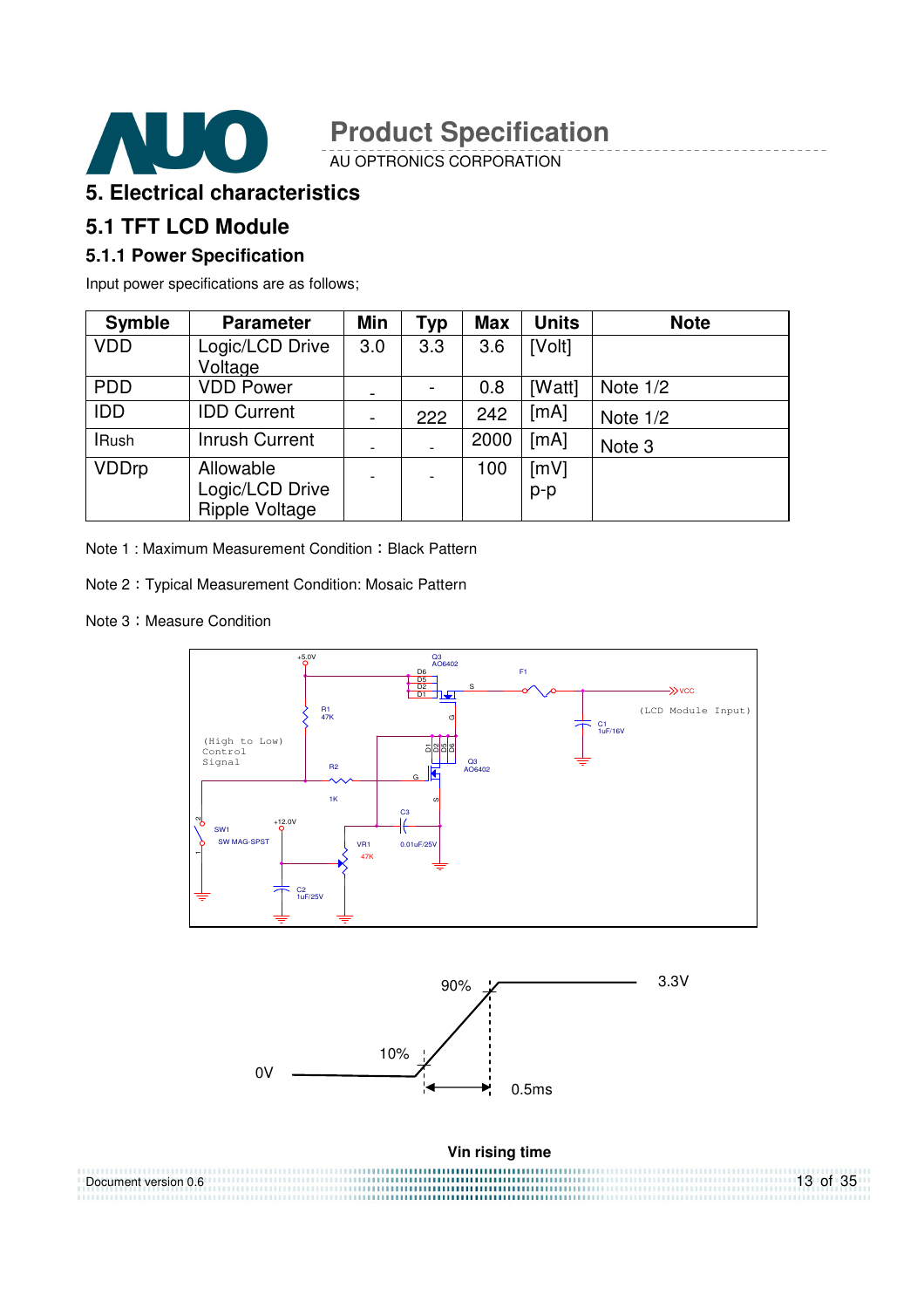

AU OPTRONICS CORPORATION

### **5.1.2 Signal Electrical Characteristics**

Input signals shall be low or High-impedance state when VDD is off. It is recommended to refer the specifications of THC63LVDF84A (Thine Electronics Inc.) in detail.

Signal electrical characteristics are as follows;

| <b>Parameter</b> | <b>Condition</b>                                 | Min    | <b>Max</b> | <b>Unit</b> |
|------------------|--------------------------------------------------|--------|------------|-------------|
| Vth              | Differential Input High<br>Threshold (Vcm=+1.2V) |        | 100        | [mV]        |
| Vtl              | Differential Input Low<br>Threshold (Vcm=+1.2V)  | $-100$ |            | [mV]        |
| Vcm              | Differential Input<br>Common Mode Voltage        | 0.4    | $VCC-1.1$  | [V]         |

Note: LVDS Signal Waveform

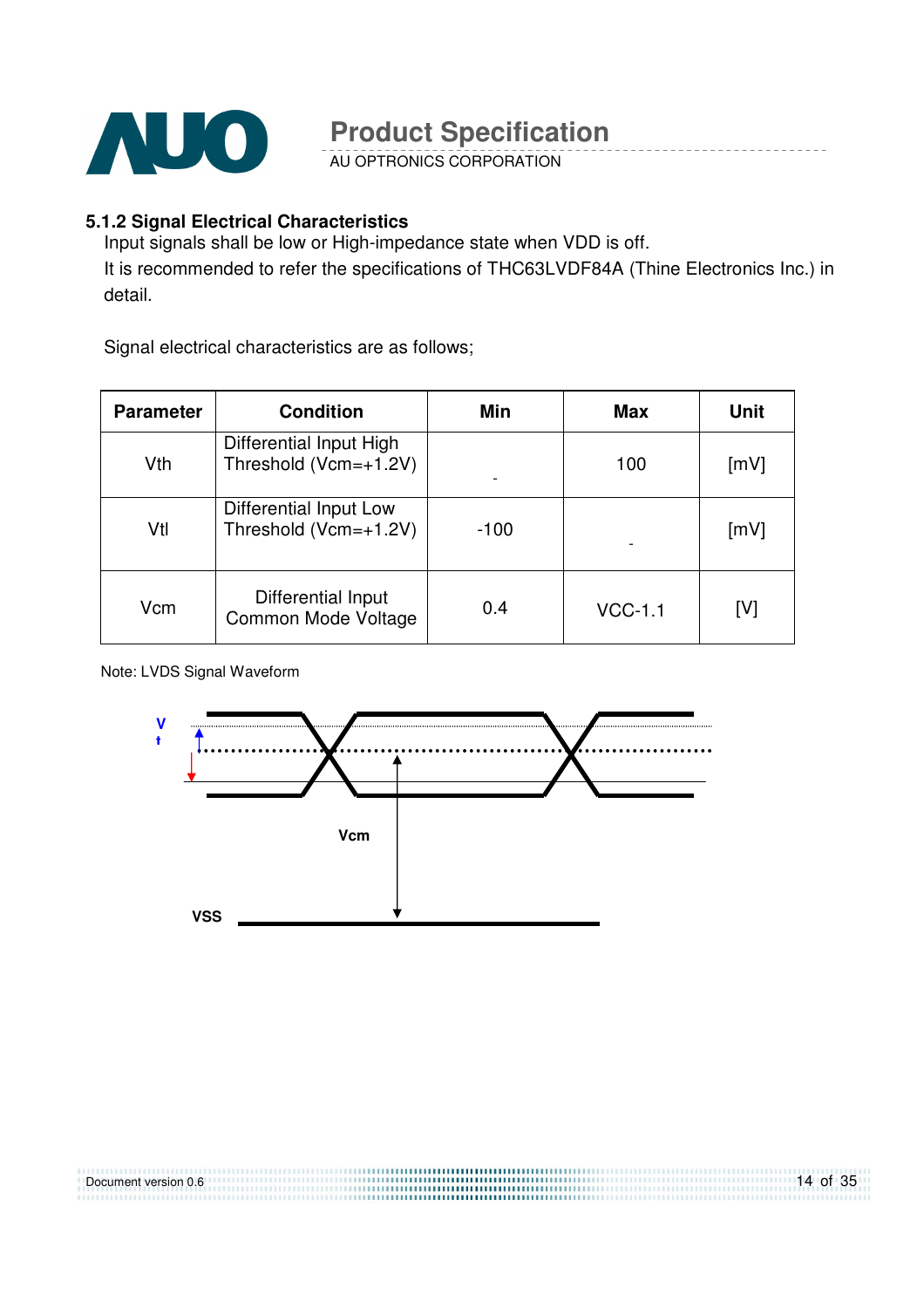

AU OPTRONICS CORPORATION

CCFL Parameter guideline for CCFL Inverter selection (Ref. Remark 1)

| <b>Parameter</b>                           | Min    | <b>Typ</b> | <b>Max</b> | <b>Units</b> | <b>Condition</b>               |
|--------------------------------------------|--------|------------|------------|--------------|--------------------------------|
| <b>CCFL current(IccFL)</b>                 | 2.0    | 6.0        | 7.0        | $[mA]$ rms   | $(Ta=25^{\circ}C)$             |
|                                            |        |            |            |              | Note 1                         |
| <b>CCFL Frequency (FccFL)</b>              | 45     | 62         | 70         | [KHz]        | $(Ta=25^{\circ}C)$<br>Note 2.3 |
| CCFL startup Voltage(Vs)                   |        |            | 1750       | [Volt] rms   | $(Ta=0^{\circ}C)$<br>Note 4    |
| CCFL startup Voltage(Vs)                   |        |            | 1460       | [Volt] rms   | $(Ta = 25^{\circ}C)$<br>Note 4 |
| <b>CCFL Voltage (Reference)</b><br>(VccFL) | 522    | 580        | 638        | [Volt] rms   | $(Ta=25^{\circ}C)$<br>Note 5   |
| <b>CCFL Power consumption</b><br>(PccFL)   |        | 3.5        | 4.5        | [Watt]       | $(Ta=25^{\circ}C)$<br>Note 5   |
| <b>CCFL Life-Time</b>                      | 12,000 |            |            | Hour         | $(Ta=25^{\circ}C)$             |
|                                            |        |            |            |              | Note 7                         |

To optimun TFT LCD performance, the LAMP inverter PWM Frequesncy define as:210 +/-5 Hz

**Remark 1**: Typ are AUO recommended Design Points.

- 1-1 All of characteristics listed are measured under the condition using the AUO Test inverter.
- 1-2 In case of using an inverter other than listed, it is recommended to check the inverter carefully. Sometimes, interfering noise stripes appear on the screen, and substandard luminance or flicker at low power may happen.
- 1-3 In designing an inverter, it is suggested to check safety circuit very carefully. Impedance of CCFL, for instance, becomes more than 1 [M ohm] when CCFL is damaged.
- 1-4 Generally, CCFL has some amount of delay time after applying starting voltage. It is recommended to keep on applying starting voltage for **1 [Sec]** until discharge.
- 1-5 CCFL discharge frequency must be carefully chosen so as not to produce interfering noise stripes on the screen.
- 1-6 Reducing CCFL current increases CCFL discharge voltage and generally increases CCFL discharge frequency. So all the parameters of an inverter should be carefully designed so as not to produce too much leakage current from high-voltage output of the inverter.

**Note 1**: It should be employed the inverter which has "Duty Dimming", if ICCFL is less than 4mA.

| Document version 0.6 | 15 of 35 |
|----------------------|----------|
|                      |          |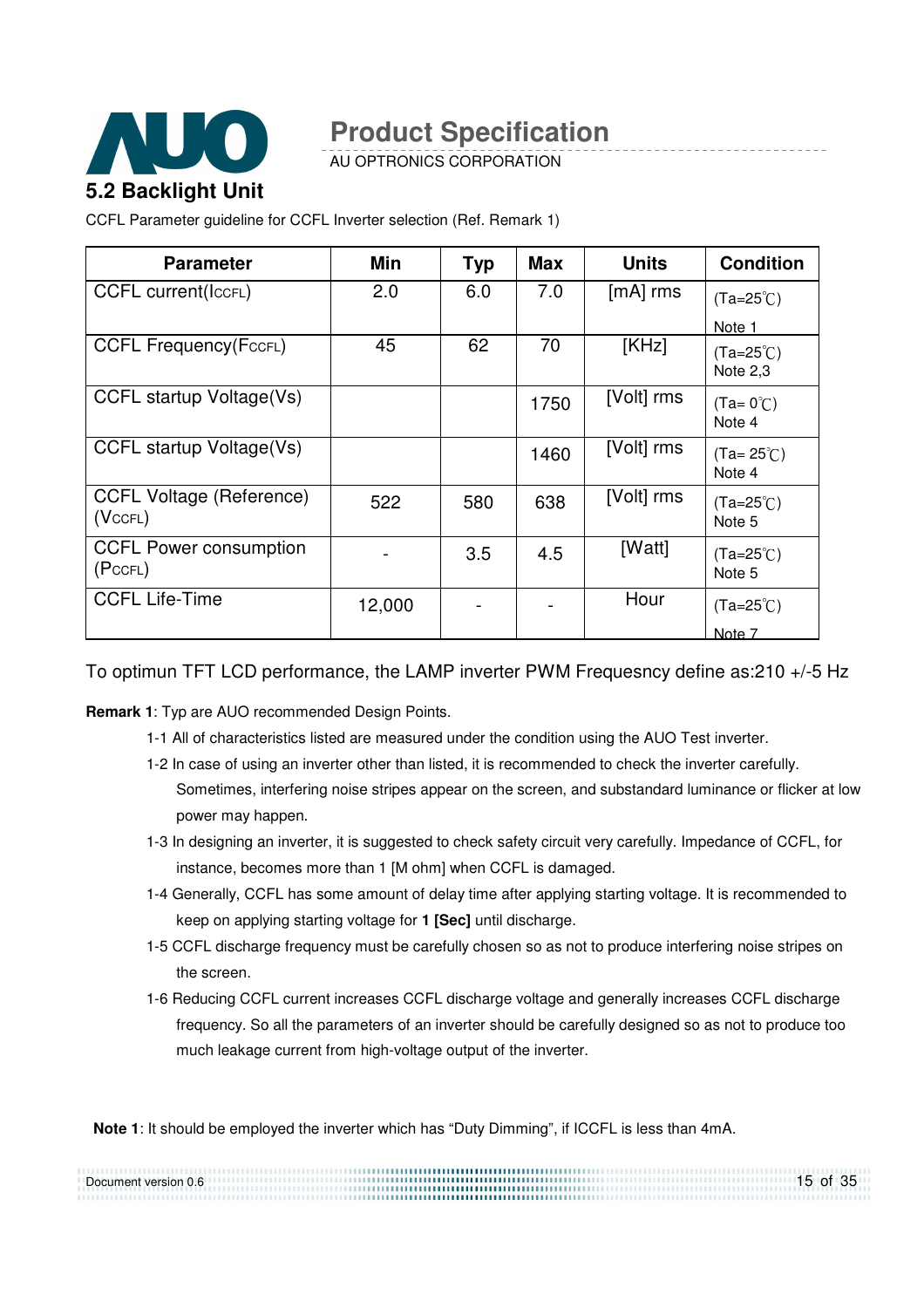

AU OPTRONICS CORPORATION

- **Note 2:** CCFL discharge frequency should be carefully determined to avoid interference between inverter and TFT LCD.
- **Note 3:** The frequency range will not affect to lamp life and reliability characteristics.
- **Note 4:** The output voltage of inverter should be able to give out a power after ballast capacitor , the generating capacity have to be larger than a lamp startup voltage, otherwise backlight may has blinking for a moment after turns on or can not be turned on.
- **Note 5:** Calculator value for reference (ICCFL×VCCFL=PCCFL)
- **Note 6:** Requirements for a system inverter design, which is intended to have a better display performance, a better power efficiency and a more reliable lamp, are following.

It shall help increase the lamp lifetime and reduce leakage current.

- a. The asymmetry rate of the inverter waveform should be less than 10%.
- b. The distortion rate of the waveform should be within  $\sqrt{2}$  ±10%.
- \* Inverter output waveform had better be more similar to ideal sine wave.



**Note 7:** It is an edge-type BLU with single CCFL, the life-time define as the brightness decay to 50% of original value and under normal operation.

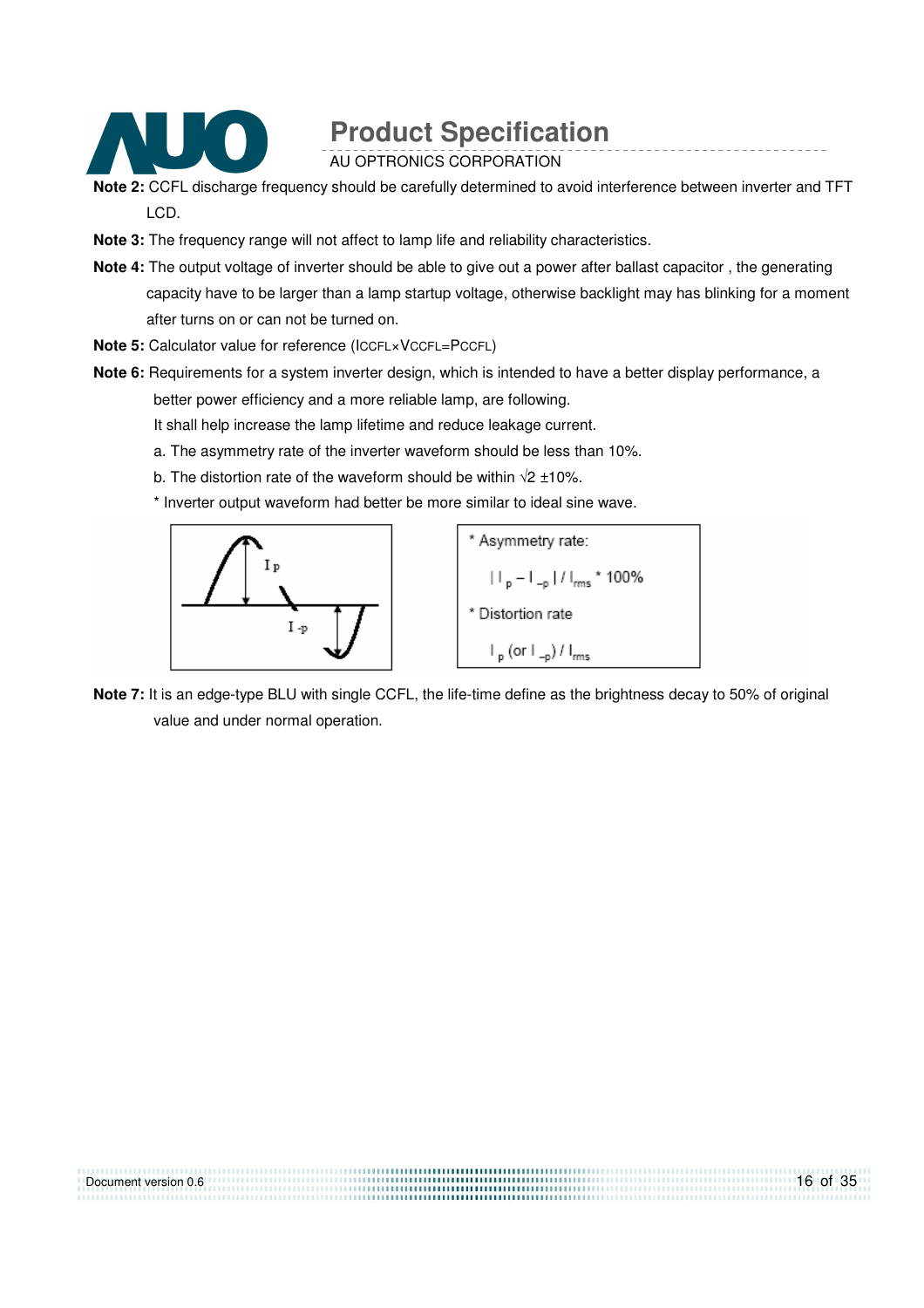

AU OPTRONICS CORPORATION

### **6. Signal Characteristic**

### **6.1 Pixel Format Image**

Following figure shows the relationship of the input signals and LCD pixel format.

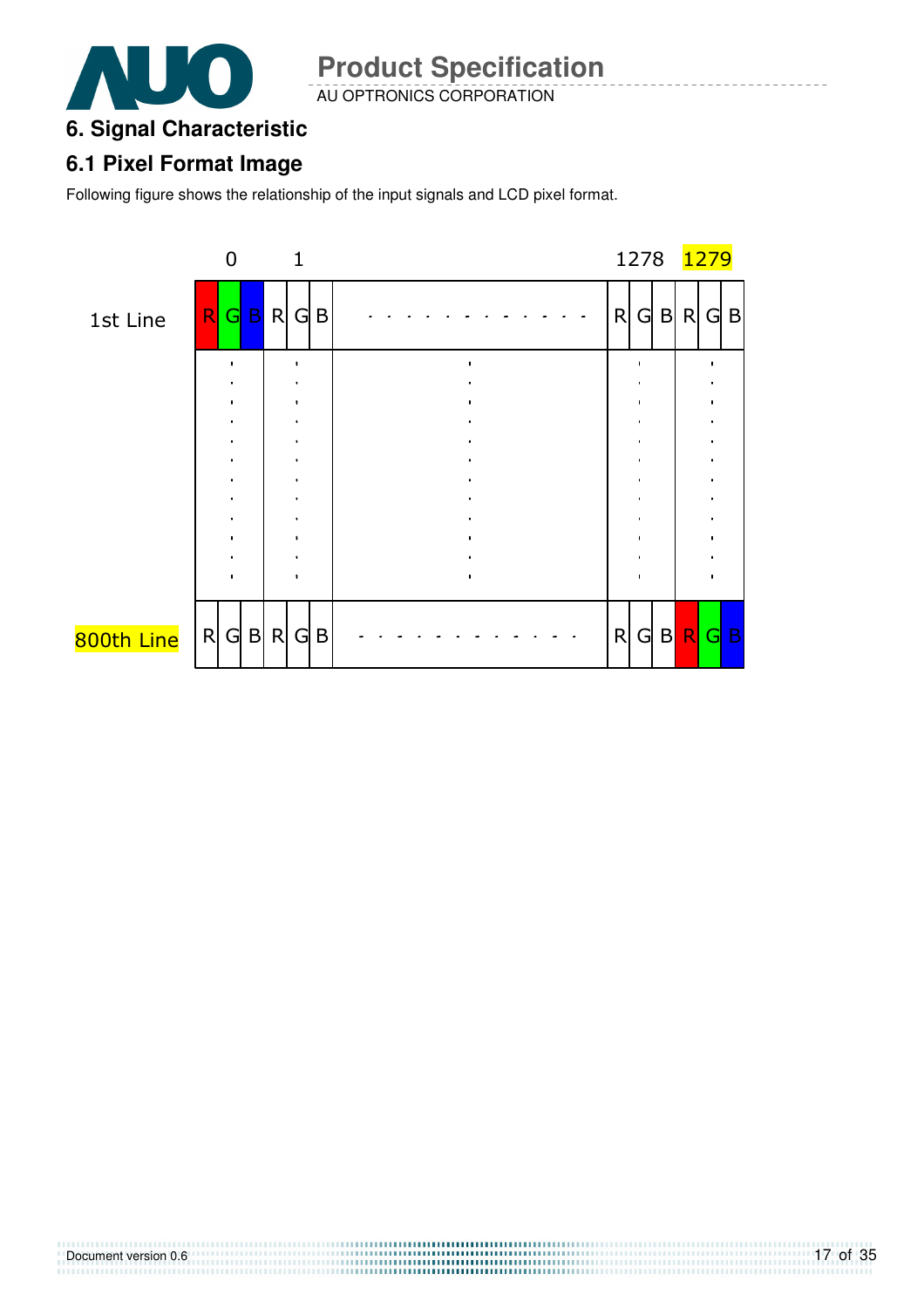

Document version 0.6

**Product Specification** 

AU OPTRONICS CORPORATION

### **6.2 The input data format**



| <b>Signal Name</b>               | <b>Description</b>                      |                                                                                |
|----------------------------------|-----------------------------------------|--------------------------------------------------------------------------------|
| R <sub>5</sub><br>R <sub>4</sub> | Red Data 5 (MSB)<br>Red Data 4          | Red-pixel Data<br>Each red pixel's brightness data consists of                 |
| R <sub>3</sub><br>R <sub>2</sub> | Red Data 3<br>Red Data 2                | these 6 bits pixel data.                                                       |
| R1                               | Red Data 1                              |                                                                                |
| R <sub>0</sub>                   | Red Data 0 (LSB)                        |                                                                                |
|                                  | Red-pixel Data                          |                                                                                |
| G <sub>5</sub>                   | Green Data 5 (MSB)                      | Green-pixel Data                                                               |
| G <sub>4</sub><br>G <sub>3</sub> | Green Data 4<br>Green Data 3            | Each green pixel's brightness data consists of<br>these 6 bits pixel data.     |
| G <sub>2</sub>                   | Green Data 2                            |                                                                                |
| G1                               | Green Data 1                            |                                                                                |
| G <sub>0</sub>                   | Green Data 0 (LSB)                      |                                                                                |
|                                  |                                         |                                                                                |
|                                  | Green-pixel Data                        |                                                                                |
| <b>B5</b><br><b>B4</b>           | Blue Data 5 (MSB)<br><b>Blue Data 4</b> | <b>Blue-pixel Data</b><br>Each blue pixel's brightness data consists of        |
| B <sub>3</sub>                   | <b>Blue Data 3</b>                      | these 6 bits pixel data.                                                       |
| <b>B2</b>                        | <b>Blue Data 2</b>                      |                                                                                |
| <b>B1</b>                        | <b>Blue Data 1</b>                      |                                                                                |
| B <sub>0</sub>                   | Blue Data 0 (LSB)                       |                                                                                |
|                                  | <b>Blue-pixel Data</b>                  |                                                                                |
| <b>RxCLKIN</b>                   | Data Clock                              | The typical frequency is 71.1 MHZ The signal                                   |
|                                  |                                         | is used to strobe the pixel data and DE signals.                               |
|                                  |                                         | All pixel data shall be valid at the falling edge                              |
|                                  |                                         | when the DE signal is high.                                                    |
| DE                               | <b>Display Timing</b>                   | This signal is strobed at the falling edge of                                  |
|                                  |                                         | RxCLKIN. When the signal is high, the pixel                                    |
| <b>VS</b>                        | <b>Vertical Sync</b>                    | data shall be valid to be displayed.<br>The signal is synchronized to RxCLKIN. |
| <b>HS</b>                        | <b>Horizontal Sync</b>                  | The signal is synchronized to RxCLKIN.                                         |
|                                  |                                         |                                                                                |

Note: Output signals from any system shall be low or High-impedance state when VDD is off.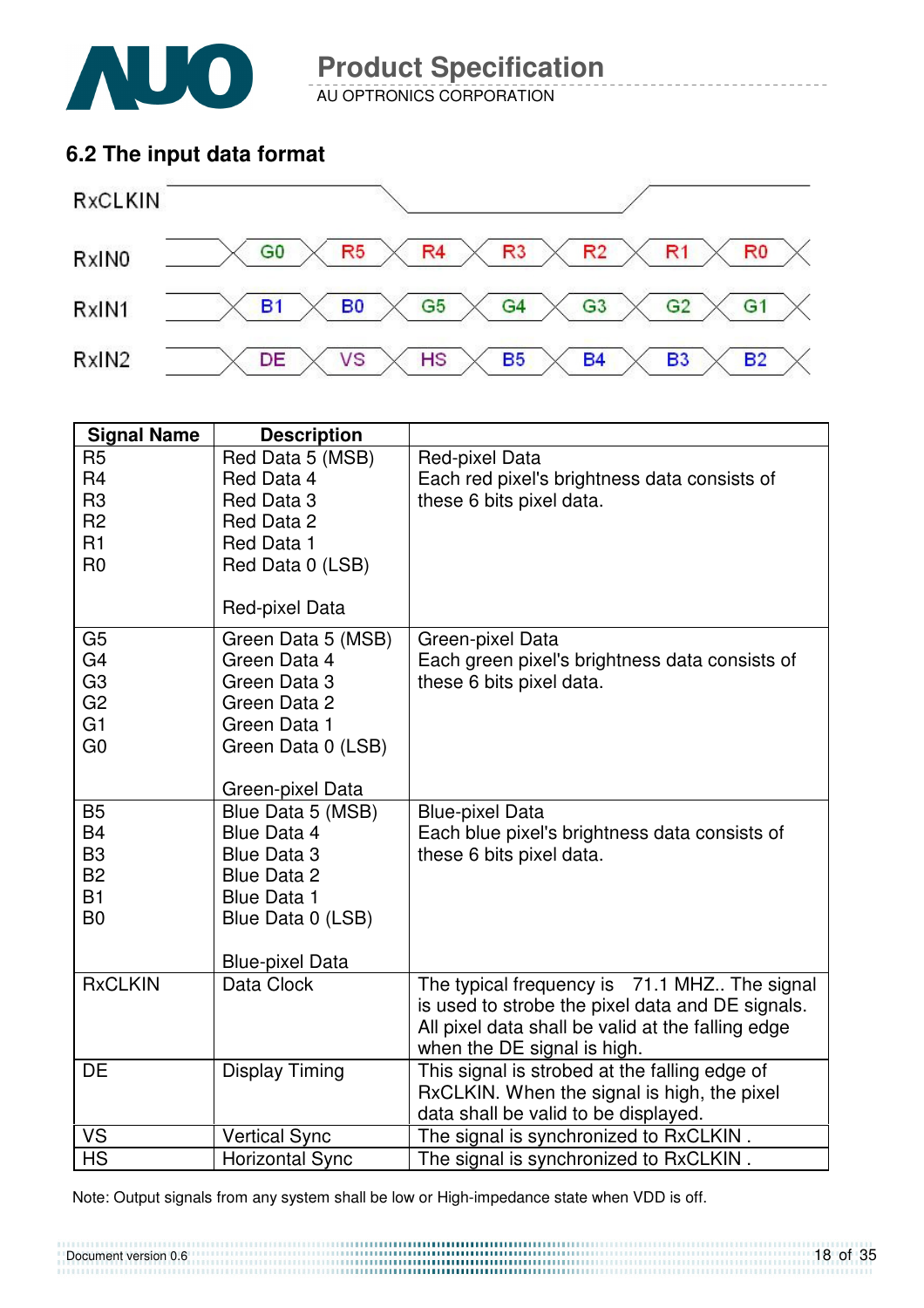

AU OPTRONICS CORPORATION

## **6.3 Signal Description/Pin Assignment**

LVDS is a differential signal technology for LCD interface and high speed data transfer device.

| Pin# | <b>Signal Name</b>  | Pin# | <b>Signal Name</b>  |
|------|---------------------|------|---------------------|
|      | <b>GND</b>          | 2    | <b>VDD</b>          |
| 3    | <b>VDD</b>          | 4    | <b>VDDEDID</b>      |
| 5    | <b>AGING</b>        | 6    | CLK <sub>EDID</sub> |
| 7    | <b>DATAEDID</b>     | 8    | <b>RxINON</b>       |
| 9    | <b>RxINOP</b>       | 10   | <b>GND</b>          |
| 11   | RxIN1N              | 12   | RxIN1P              |
| 13   | <b>GND</b>          | 14   | RxIN2N              |
| 15   | RxIN <sub>2</sub> P | 16   | <b>GND</b>          |
| 17   | <b>RxCLKINN</b>     | 18   | <b>RxCLKINP</b>     |
| 19   | <b>GND</b>          | 20   | <b>GND</b>          |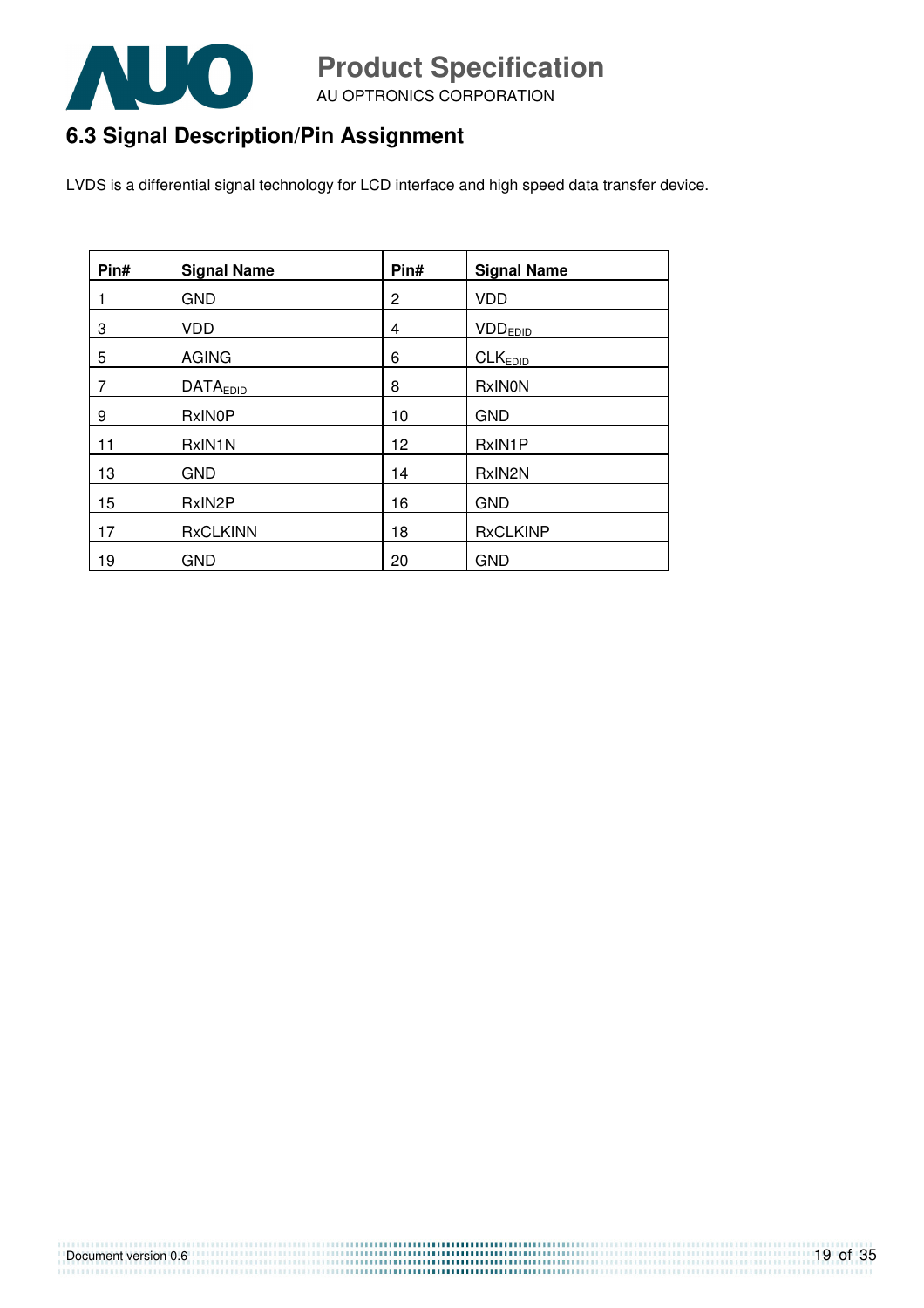

AU OPTRONICS CORPORATION



Note2: Input signals shall be low or High-impedance state when VDD is off.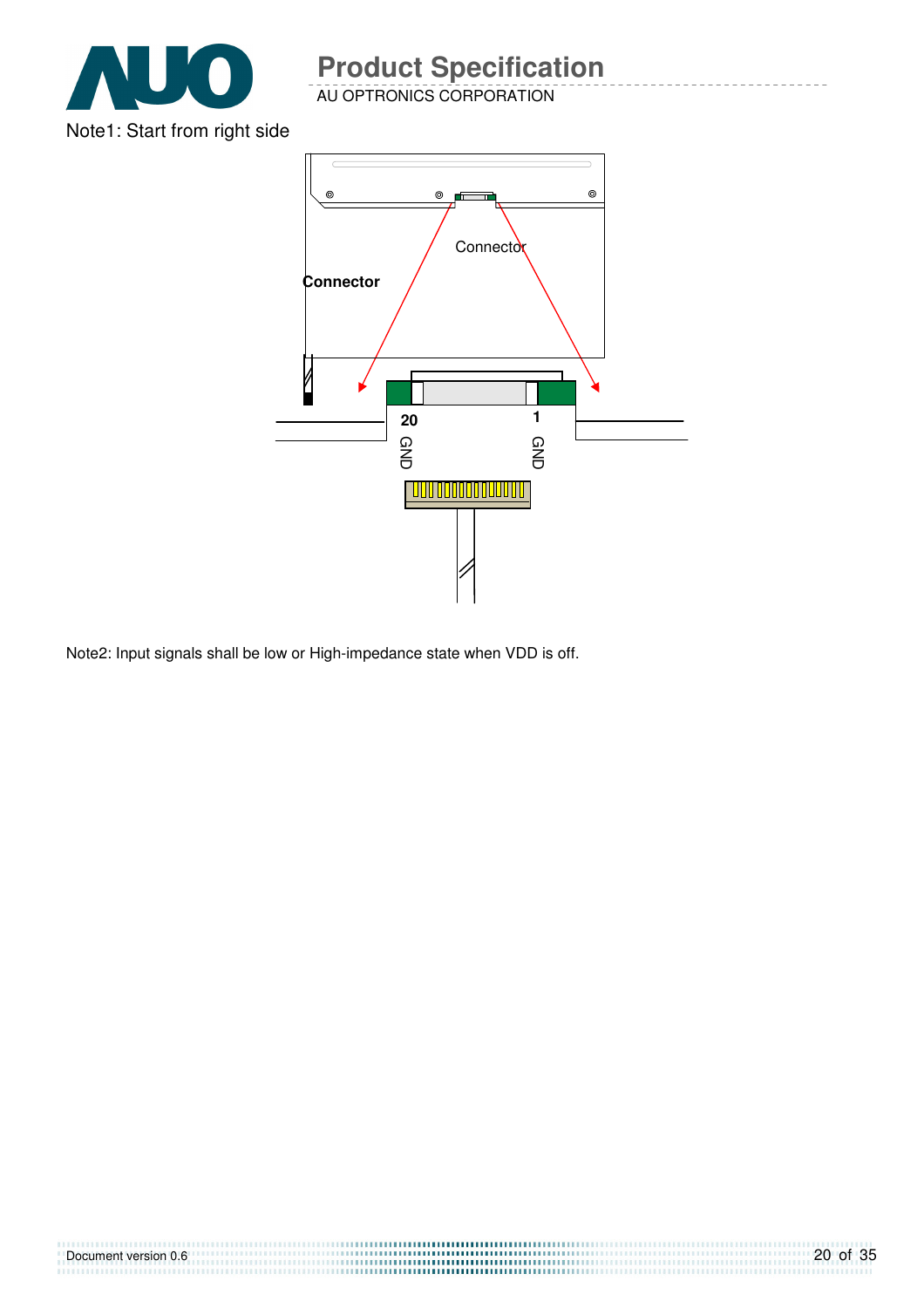

AU OPTRONICS CORPORATION

internal circuit of LVDS inputs are as following.

The module uses a 100ohm resistor between positive and negative data lines of each receiver input

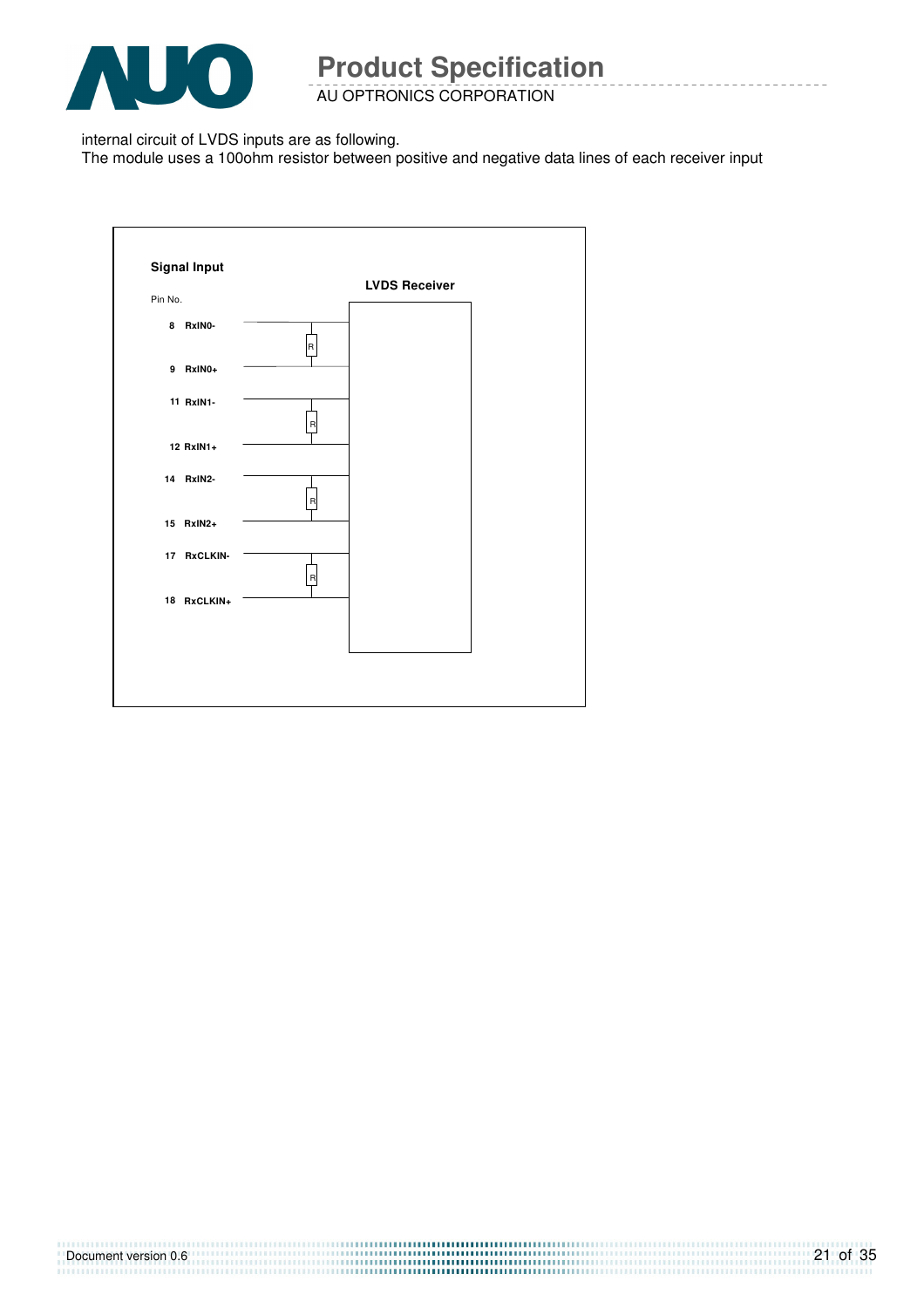

AU OPTRONICS CORPORATION **Product Specification** 

### **6.4 Interface Timing**

### **6.4.1 Timing Characteristics**

Basically, interface timings should match the 1280x800 /60Hz manufacturing guide line timing.

| <b>Parameter</b>  |                        | <b>Symbol</b>              | Min.           | Typ. | Max.           | Unit                        |
|-------------------|------------------------|----------------------------|----------------|------|----------------|-----------------------------|
| <b>Frame Rate</b> |                        | ۰                          | ۰              | 60   |                | Hz                          |
|                   | <b>Clock frequency</b> | $1/T_{\text{Clock}}$       | $\blacksquare$ | 71.1 | $\blacksquare$ | <b>MHz</b>                  |
|                   | <b>Period</b>          | $\mathsf{T}_\mathsf{V}$    | $\blacksquare$ | 823  | ۰              |                             |
| <b>Vertical</b>   | <b>Active</b>          | $T_{VD}$                   | ۰              | 800  | ۰              | $T_{Line}$                  |
| <b>Section</b>    | <b>Blanking</b>        | $T_{VB}$                   | ۰              | 23   | ۰              |                             |
|                   | <b>Period</b>          | $\mathsf{T}_\mathsf{H}$    |                | 1440 | ۰              |                             |
| <b>Horizontal</b> | <b>Active</b>          | $T_{HD}$                   | ۰              | 1280 | ۰              | $\mathbf{T}_{\text{Clock}}$ |
| <b>Section</b>    | <b>Blanking</b>        | $\mathsf{T}_{\mathsf{HB}}$ |                | 160  |                |                             |

Note : DE mode only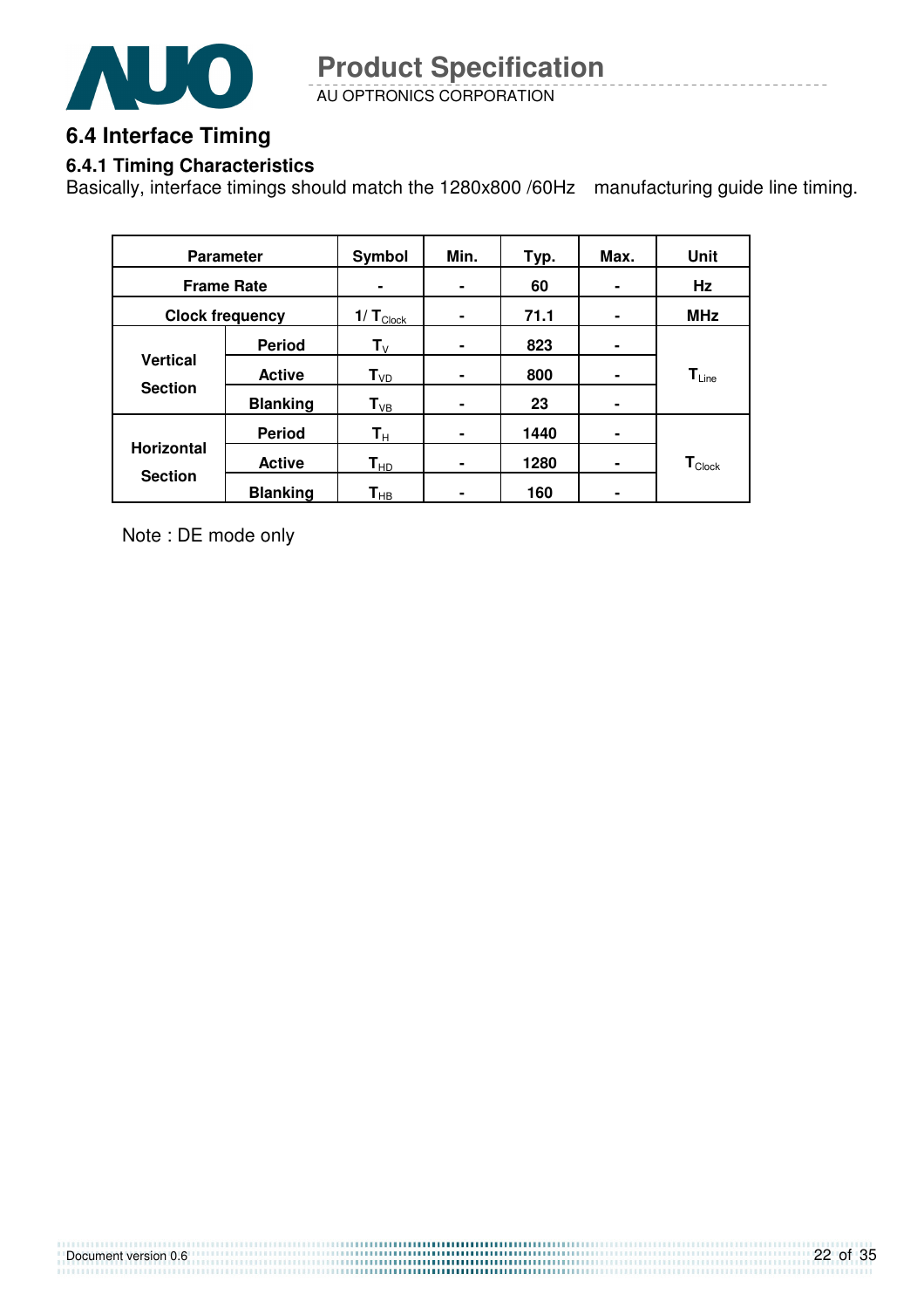

AU OPTRONICS CORPORATION **Product Specification** 

### **6.4.2 Timing diagram**

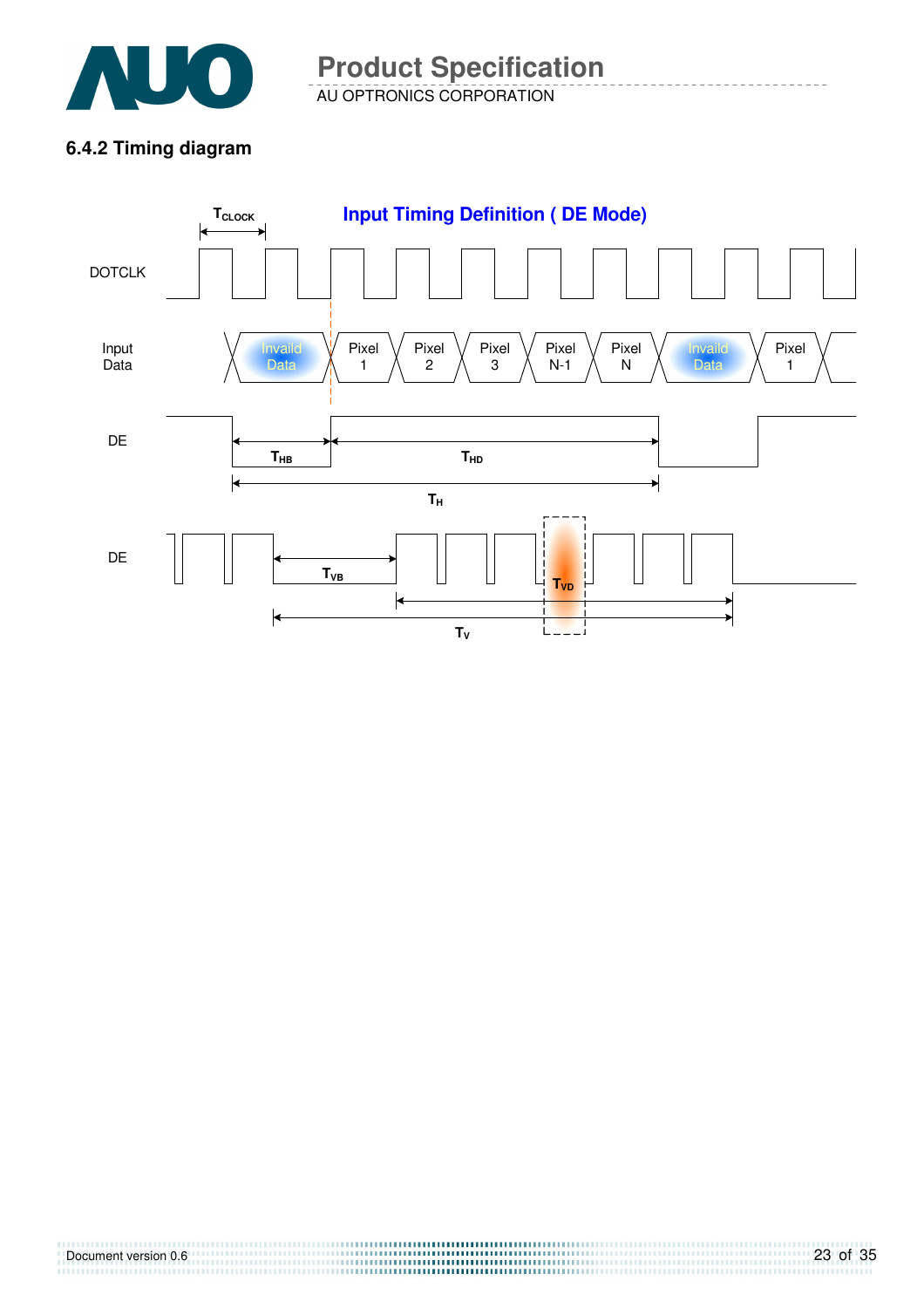

Document version 0.6

### **6.5 Power ON/OFF Sequence**

VDD power and lamp on/off sequence is as follows. Interface signals are also shown in the chart. Signals from any system shall be Hi-Z state or low level when VDD is off.



### **Power Sequence Timing**

| <b>Parameter</b> | Min. | Typ.                     | Max.                         | <b>Units</b> |
|------------------|------|--------------------------|------------------------------|--------------|
| T1               | 0.5  |                          | 10                           | (ms)         |
| T <sub>2</sub>   | 0    |                          | 50                           | (ms)         |
| T <sub>3</sub>   | 0    |                          | 50                           | (ms)         |
| T <sub>4</sub>   | 400  |                          | $\qquad \qquad \blacksquare$ | (ms)         |
| T <sub>5</sub>   | 200  | $\overline{a}$           | $\qquad \qquad \blacksquare$ | (ms)         |
| T <sub>6</sub>   | 200  | $\overline{\phantom{0}}$ | $\overline{\phantom{0}}$     | (ms)         |
| T7               | 0    |                          | 10                           | (ms)         |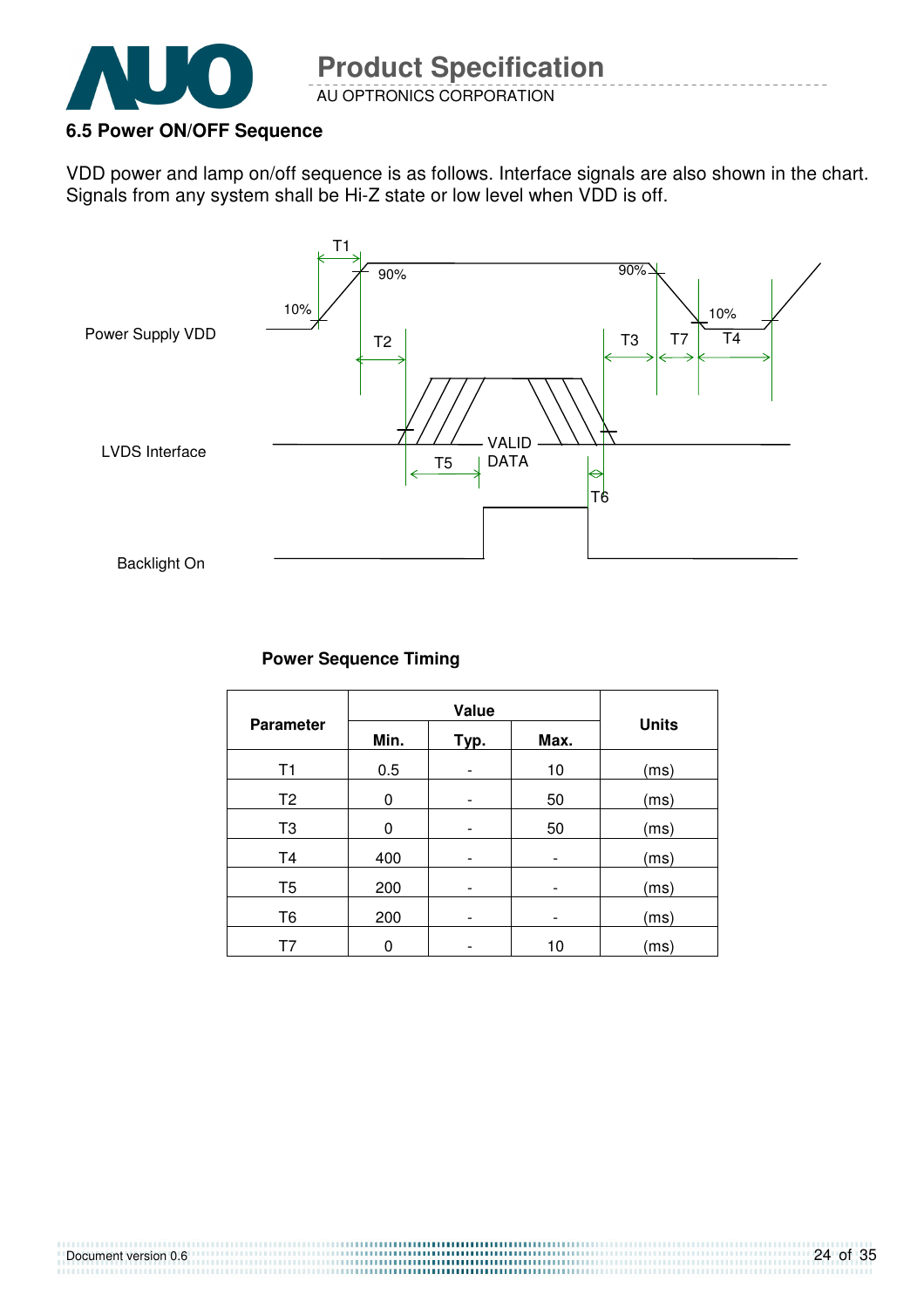

## **7. Connector Description**

Physical interface is described as for the connector on module.

These connectors are capable of accommodating the following signals and will be following components.

### **7.1 TFT LCD Module**

| <b>Connector Name / Designation</b> | <b>For Signal Connector</b> |
|-------------------------------------|-----------------------------|
| Manufacturer                        | Hirose                      |
| Type / Part Number                  | DF19LA-20P-1H               |
| <b>Mating Housing/Part Number</b>   | MSB24013P20A or compatible  |

### **7.2 Backlight Unit**

Physical interface is described as for the connector on module.

These connectors are capable of accommodating the following signals and will be following components.

| <b>Connector Name / Designation</b> | <b>For Lamp Connector</b> |  |
|-------------------------------------|---------------------------|--|
| Manufacturer                        | JST                       |  |
| Type / Part Number                  | <b>BHSR-02VS-1</b>        |  |
| Mating Type / Part Number           | SM02B-BHSS-1-TB           |  |

### **7.3 Signal for Lamp connector**

| Pin # | Cable color | <b>Signal Name</b> |
|-------|-------------|--------------------|
|       | Pink        | Lamp High Voltage  |
|       | White       | Lamp Low Voltage   |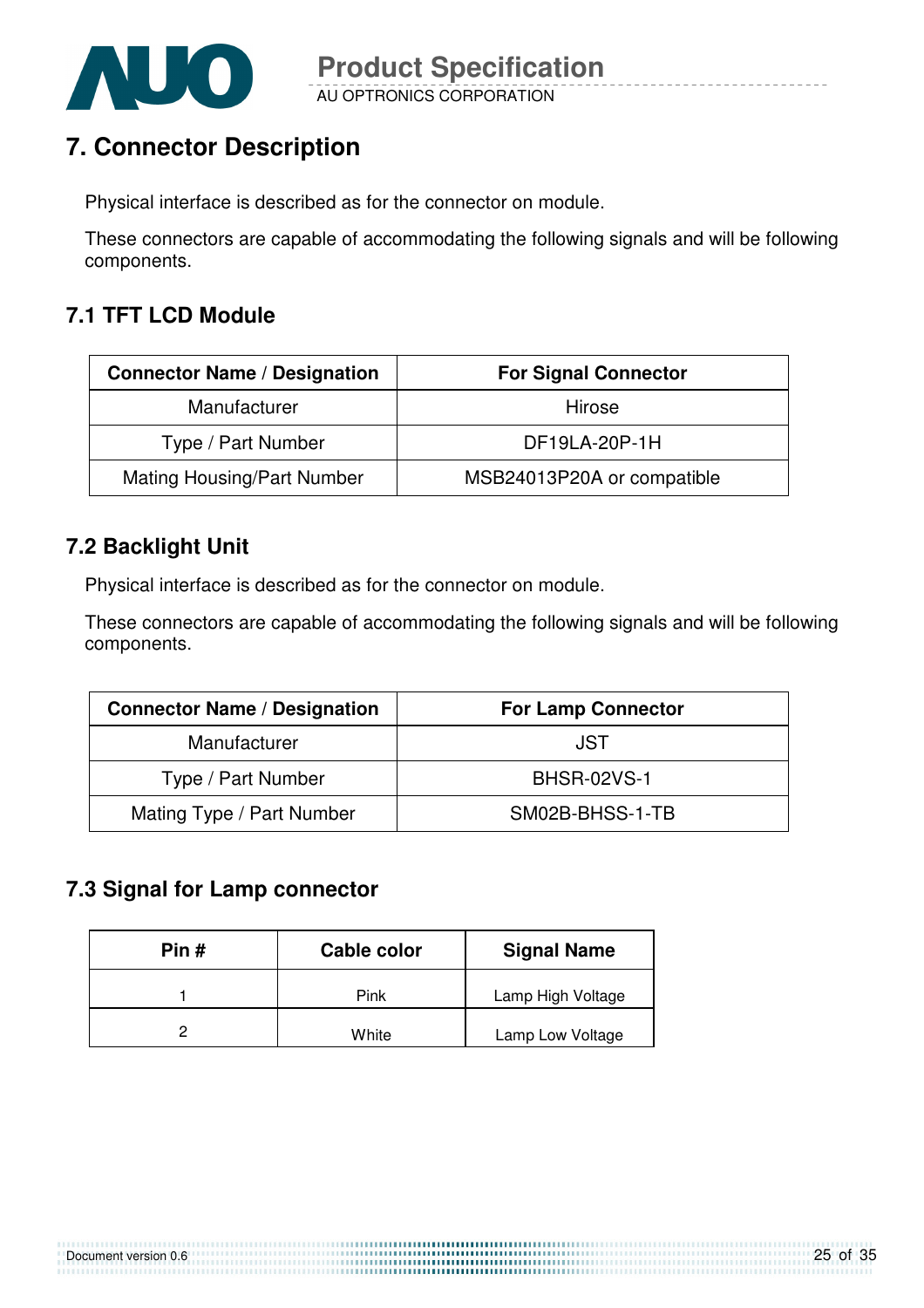

## **8. Dynamic Test**

### **8.1 Vibration Test**

### **Test condition:**

- **•** Acceleration: 1.5 G
- Frequency: 10 500Hz Random
- Sweep: 30 Minutes each Axis (X, Y, Z)

### **8.2 Shock Test Spec:**

**Test condition:** 

- Acceleration: 220 G , Half sine wave
- Active time: 2 ms
- Pulse:  $+/-X,+/-Y,+/-Z$ , one time for each side

### Remark:

- 1. Ambient condition is  $25 + 5^\circ$ C, Relative humidity : 40% ~ 70%
- 2. Non-packaged and Non-operation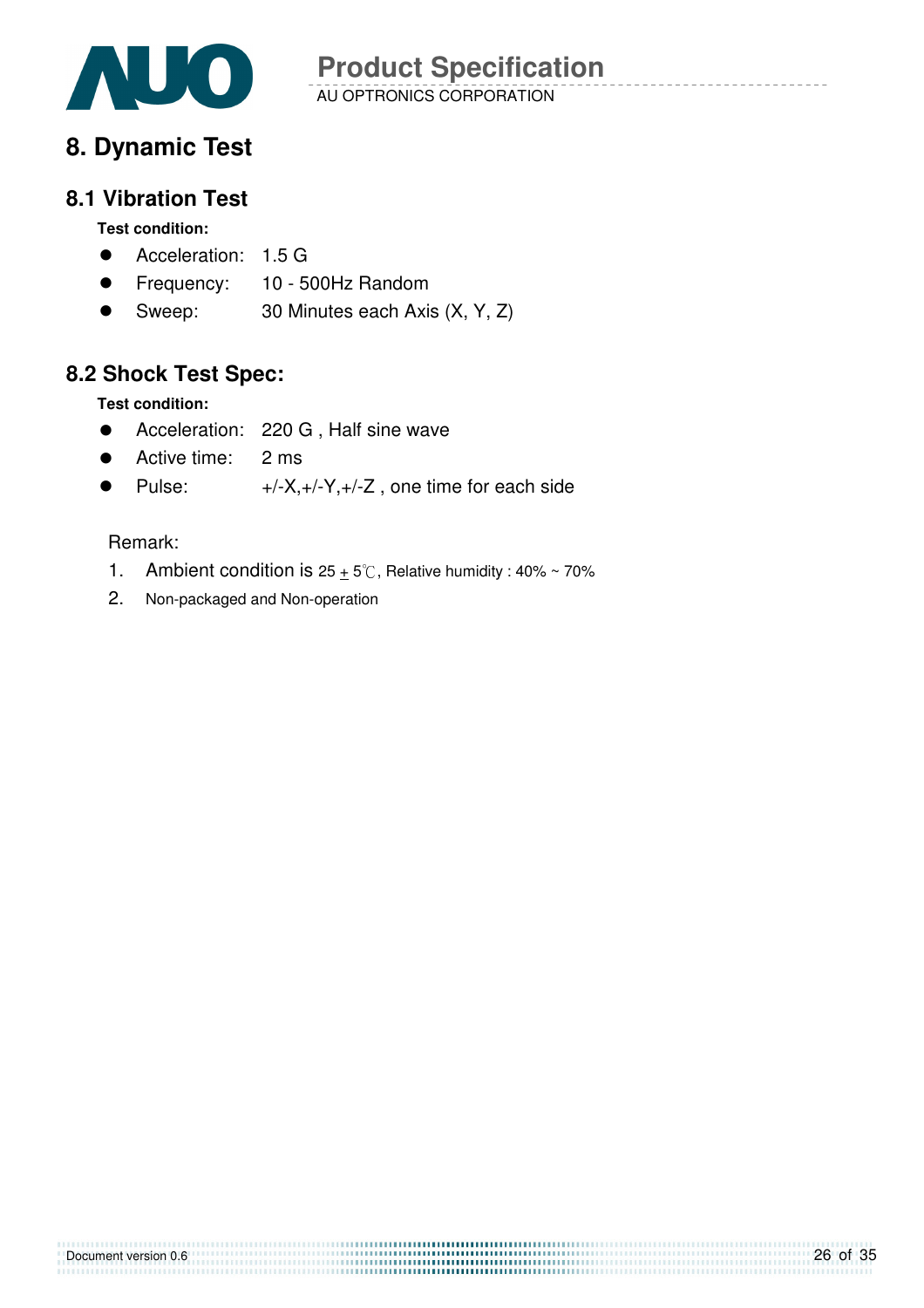

### **9. Reliability**

| <b>Items</b>                                | <b>Required Condition</b>                     |        |
|---------------------------------------------|-----------------------------------------------|--------|
| <b>Temperature</b><br><b>Humidity Bias</b>  | Ta= 40℃, 90%RH, 300h                          |        |
| <b>High Temperature</b><br><b>Operation</b> | Ta= $50^{\circ}$ C, Dry, 300h                 |        |
| <b>Low Temperature</b><br><b>Operation</b>  | Ta= 0℃, 300h                                  |        |
| <b>High Temperature</b><br><b>Storage</b>   | Ta= 60℃, 35%RH, 300h                          |        |
| <b>Low Temperature</b><br><b>Storage</b>    | Ta= -20℃, 50%RH, 300h                         |        |
| <b>Thermal Shock</b><br><b>Test</b>         | Ta=-20℃to 60℃, Duration at 30 min, 100 cycles |        |
| <b>ESD</b>                                  | Contact: ±8 KV                                | Note 1 |
|                                             | Air: ±15 KV                                   |        |

**Note1:** According to EN 61000-4-2 , ESD class B: Some performance degradation allowed. No data lost

. Self-recoverable. No hardware failures.

**Remark:** MTBF (Excluding the CCFL): 30,000 hours with a confidence level 90%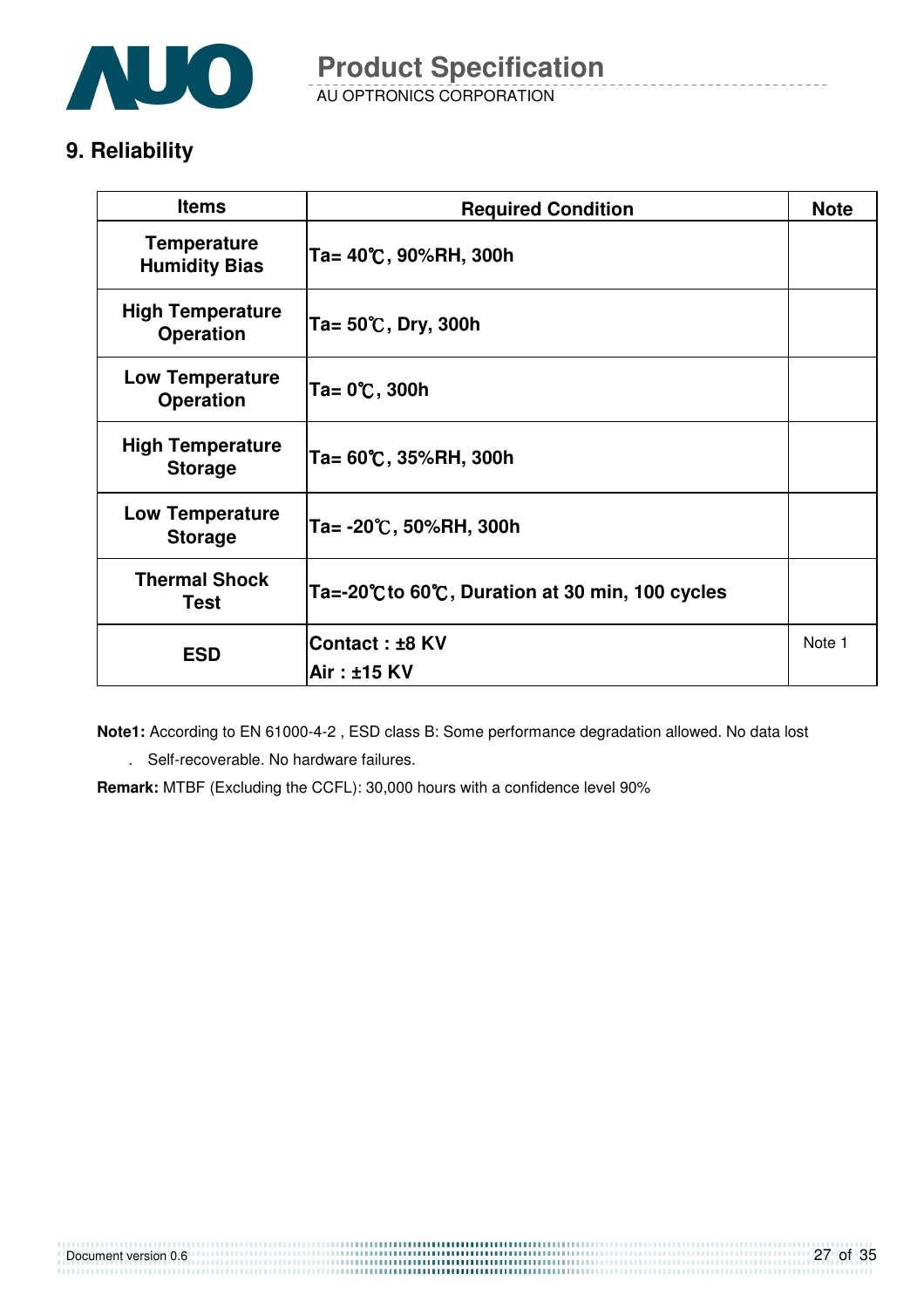

AU OPTRONICS CORPORATION

### **10. Mechanical Characteristics**

### **10.1 LCM Outline Dimension**

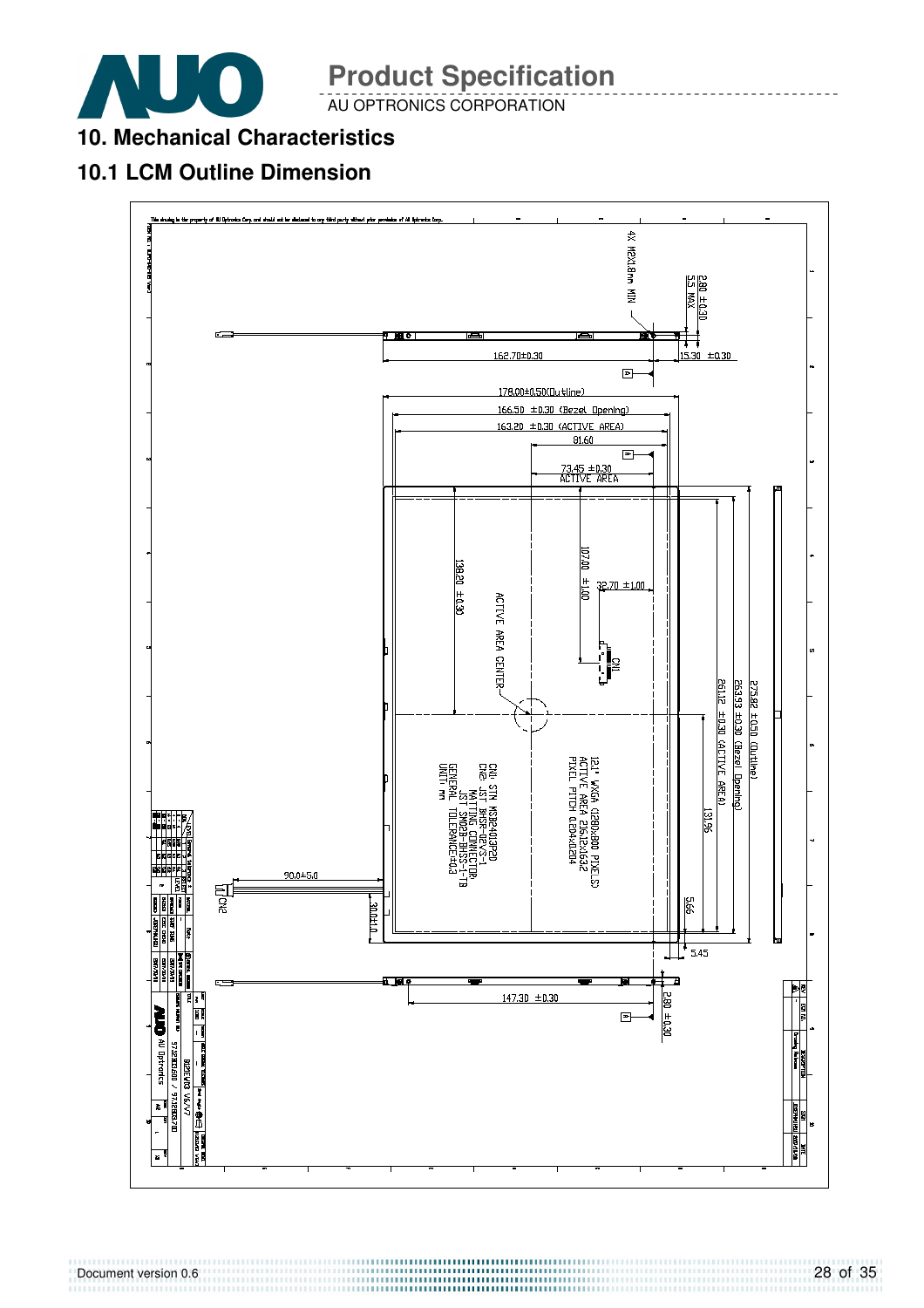

AU OPTRONICS CORPORATION

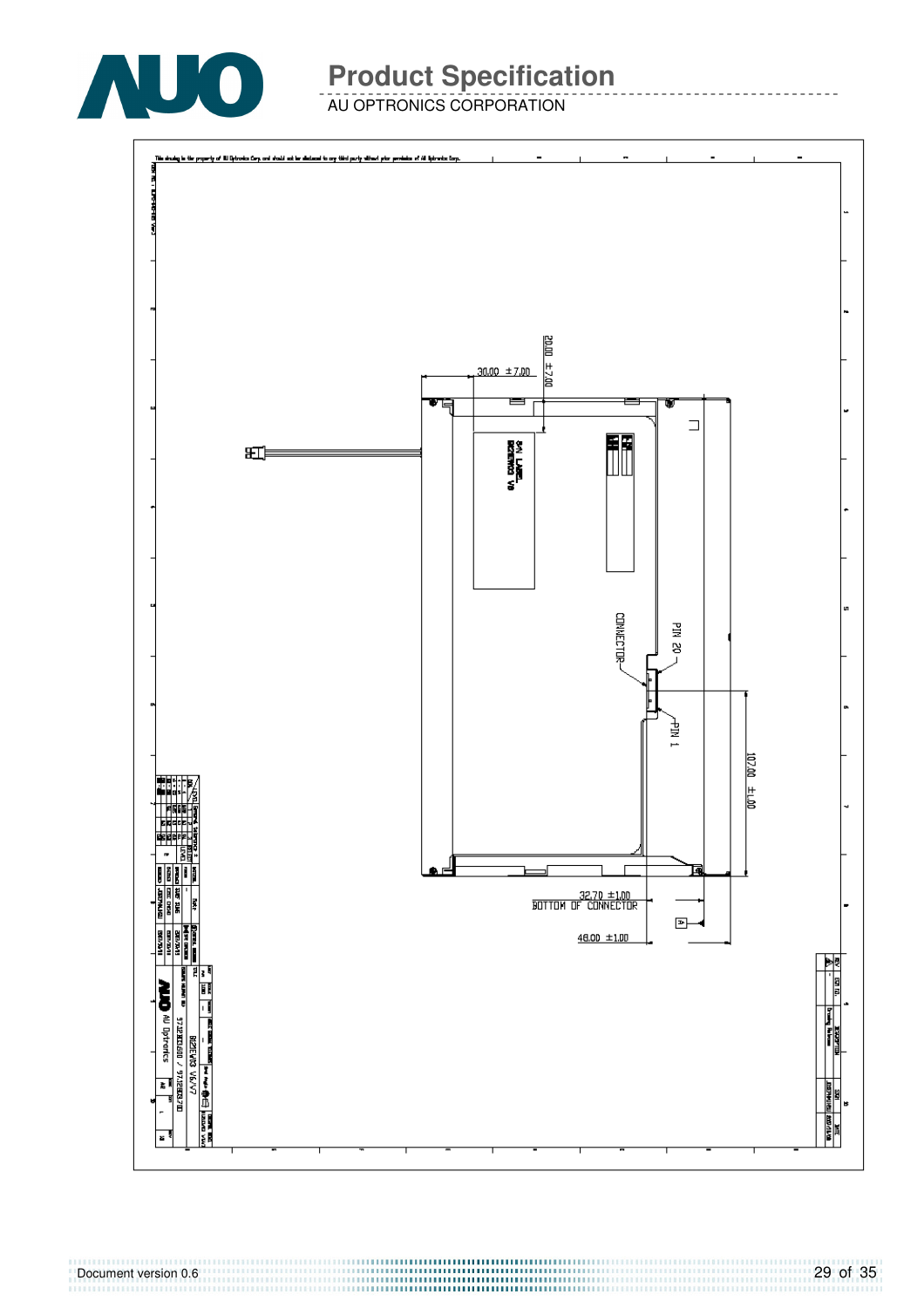

AU OPTRONICS CORPORATION

### **10.2 Screw Hole Depth and Center Position**

Screw hole minimum depth, from side surface  $= 1.80$  mm (Ref. drawing)

Screw hole center location, from front surface =  $2.8 \pm 0.2$ mm (Ref. drawing) Screw Torque: Maximum 2.2 kgf-cm

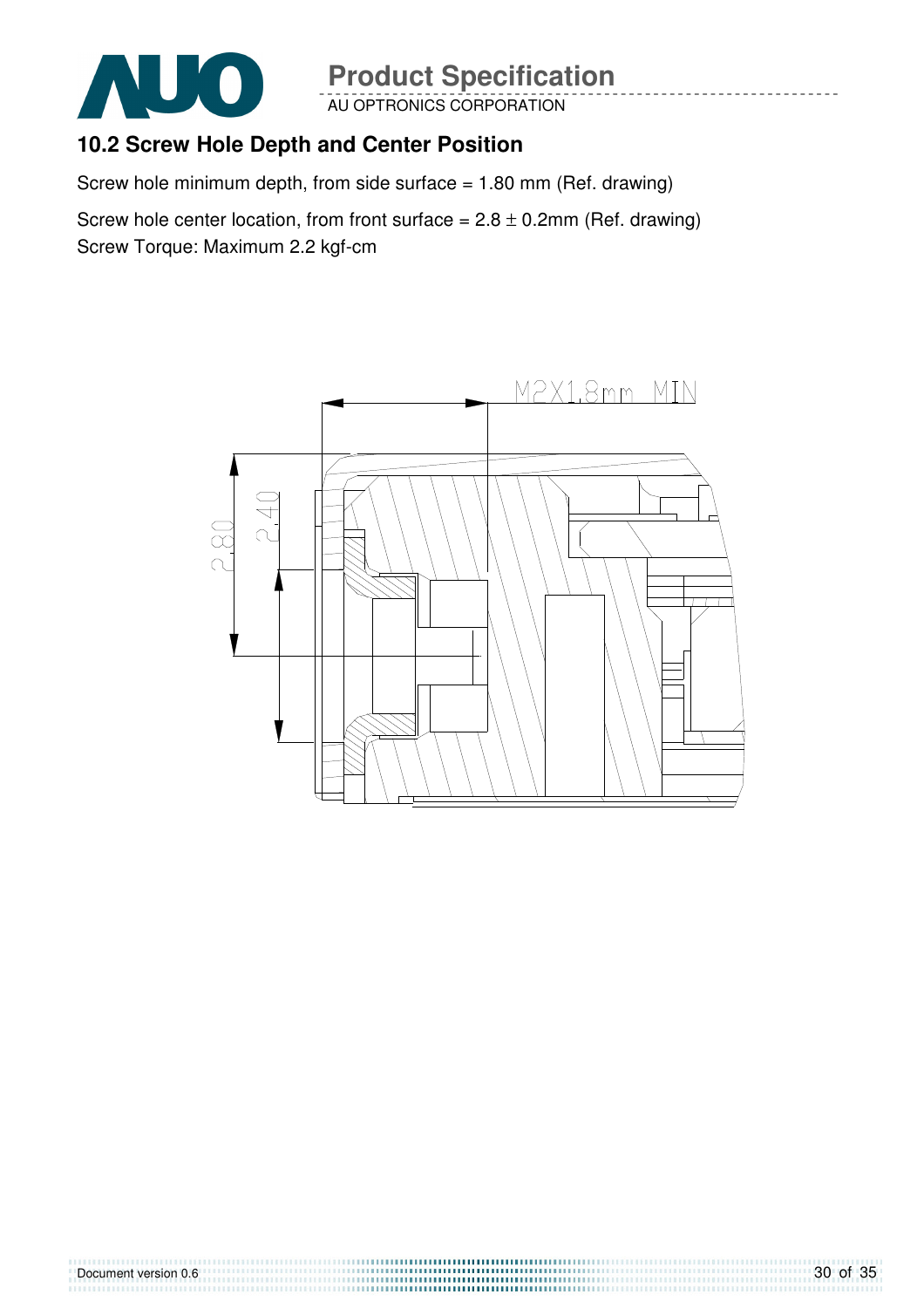

AU OPTRONICS CORPORATION

## **11. Shipping and Package**

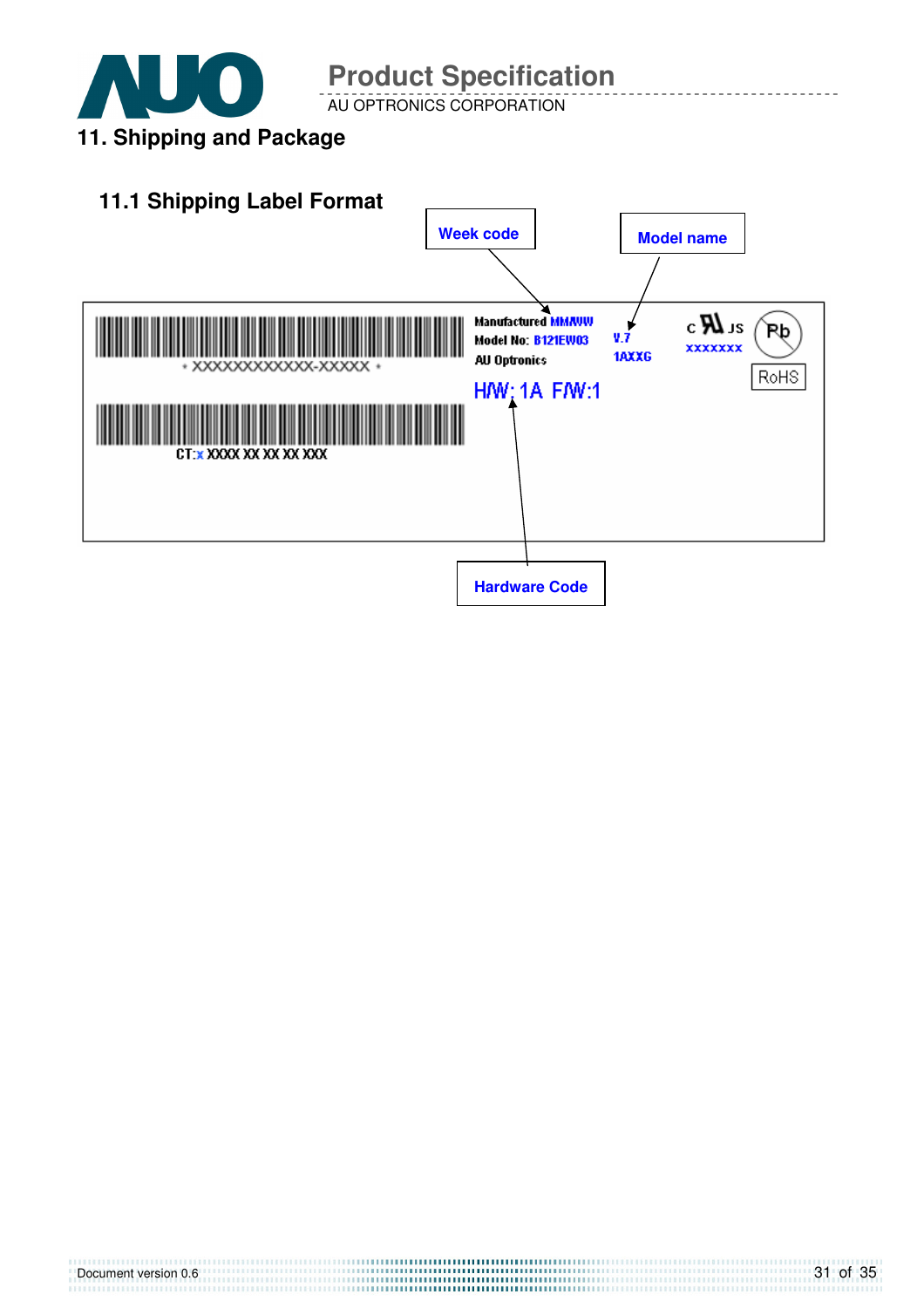

AU OPTRONICS CORPORATION

### **11.2 Carton package**

The outside dimension of carton is 455 (L)mm x 380 (W)mm x 355 (H)mm



Document version 0.6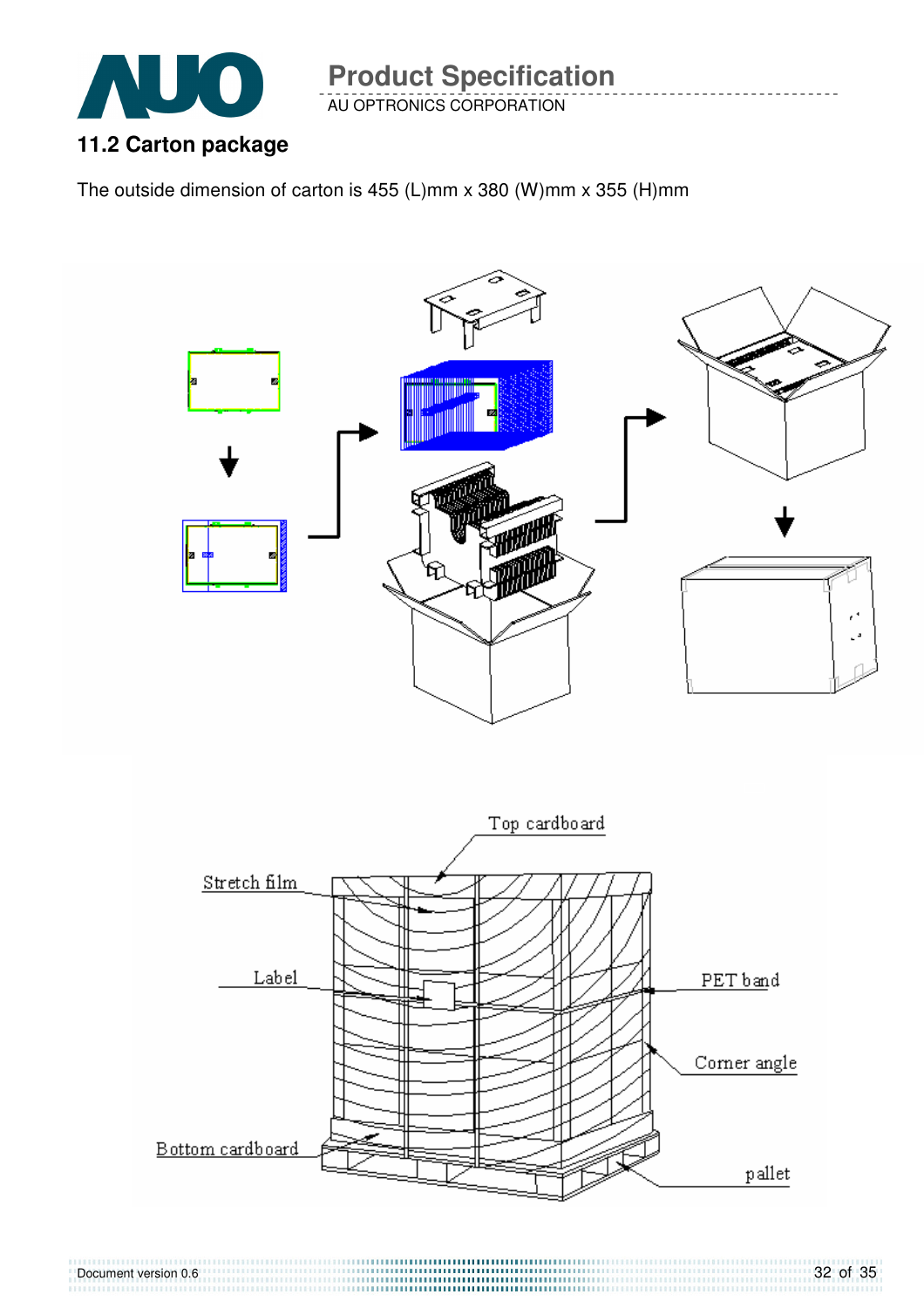

AU OPTRONICS CORPORATION

## **12. Appendix: EDID description**

| <b>Address</b> | <b>FUNCTION</b>                                       | Value          | Value      | Value        |
|----------------|-------------------------------------------------------|----------------|------------|--------------|
| <b>HEX</b>     |                                                       | <b>HEX</b>     | <b>BIN</b> | <b>DEC</b>   |
| 00             | Header                                                | $00\,$         | 00000000   | $\pmb{0}$    |
| 01             |                                                       | FF             | 11111111   | 255          |
| 02             |                                                       | FF             | 11111111   | 255          |
| 03             |                                                       | FF             | 11111111   | 255          |
| 04             |                                                       | FF             | 11111111   | 255          |
| 05             |                                                       | FF             | 11111111   | 255          |
| 06             |                                                       | FF             | 11111111   | 255          |
| 07             |                                                       | $00\,$         | 00000000   | $\pmb{0}$    |
| 08             | EISA Manuf. Code LSB                                  | 06             | 00000110   | 6            |
| 09             | <b>Compressed ASCII</b>                               | AF             | 10101111   | 175          |
| 0A             | Product Code                                          | 14             | 00010100   | 20           |
| 0B             | hex, LSB first                                        | 37             | 00110111   | 55           |
| 0C             | 32-bit ser #                                          | 00             | 00000000   | $\pmb{0}$    |
| 0D             |                                                       | $00\,$         | 00000000   | $\pmb{0}$    |
| 0E             |                                                       | $00\,$         | 00000000   | 0            |
| 0F             |                                                       | 00             | 00000000   | $\pmb{0}$    |
| 10             | Week of manufacture                                   | 01             | 00000001   | $\mathbf{1}$ |
| 11             | Year of manufacture                                   | 11             | 00010001   | 17           |
| 12             | EDID Structure Ver.                                   | 01             | 00000001   | $\mathbf{1}$ |
| 13             | EDID revision #                                       | 03             | 00000011   | 3            |
| 14             | Video input def. (digital I/P, non-TMDS, CRGB)        | 80             | 10000000   | 128          |
| 15             | Max H image size<br>(rounded to cm)                   | 1A             | 00011010   | 26           |
| 16             | <b>Max V image size</b> (rounded to cm)               | 10             | 00010000   | 16           |
| 17             | <b>Display Gamma</b><br>$(=(gamma*100)-100)$          | 78             | 01111000   | 120          |
| 18             | Feature support (no DPMS, Active OFF, RGB, tmg Blk#1) | 0A             | 00001010   | 10           |
| 19             | Red/green low bits (Lower 2:2:2:2 bits)               | 87             | 10000111   | 135          |
| <b>1A</b>      | Blue/white low bits (Lower 2:2:2:2 bits)              | F <sub>5</sub> | 11110101   | 245          |
| 1B             | (Upper 8 bits)<br>Red x                               | 94             | 10010100   | 148          |
| 1C             | Red y/ highER 8 bits                                  | 57             | 01010111   | 87           |
| 1D             | Green x                                               | 4F             | 01001111   | 79           |
| <b>1E</b>      | Green y                                               | 8C             | 10001100   | 140          |
| 1F             | Blue x                                                | 27             | 00100111   | 39           |
| 20             | Blue y                                                | 27             | 00100111   | 39           |
| 21             | White x                                               | 50             | 01010000   | 80           |
| 22             | White y                                               | 54             | 01010100   | 84           |
| 23             | Established timing 1                                  | $00\,$         | 00000000   | $\pmb{0}$    |
| 24             | Established timing 2                                  | 00             | 00000000   | $\pmb{0}$    |
| 25             | Established timing 3                                  | $00\,$         | 00000000   | 0            |
| 26             | Standard timing #1                                    | 01             | 00000001   | 1            |
| 27             |                                                       | 01             | 00000001   | 1            |
| 28             | Standard timing #2                                    | 01             | 00000001   | $\mathbf{1}$ |
| 29             |                                                       | 01             | 00000001   | 1            |
| 2A             | Standard timing #3                                    | 01             | 00000001   | $\mathbf{1}$ |
| 2B             |                                                       | 01             | 00000001   | 1            |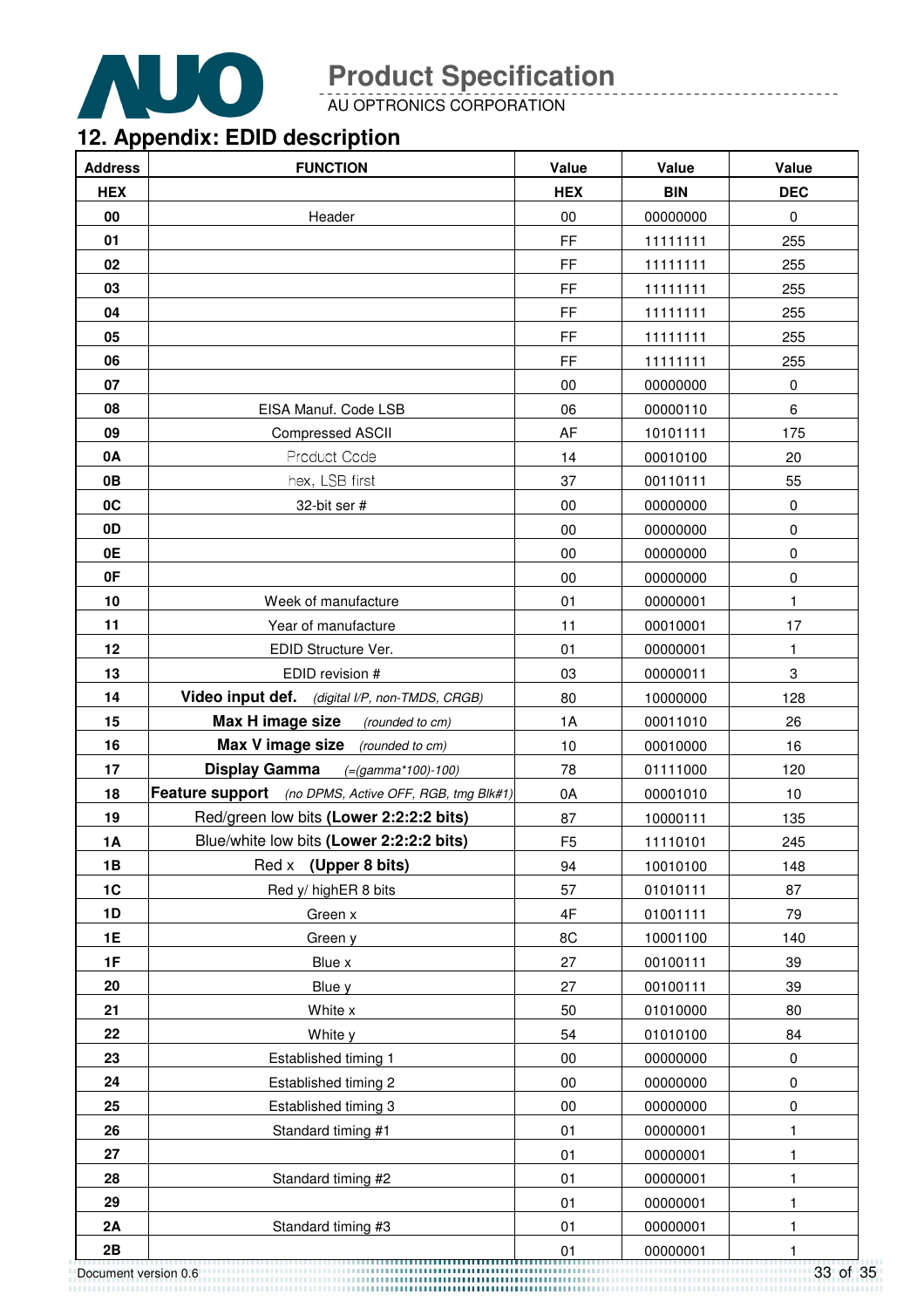

AU OPTRONICS CORPORATION

| 2C | Standard timing #4                                   | 01             | 00000001 | 1            |
|----|------------------------------------------------------|----------------|----------|--------------|
| 2D |                                                      | 01             | 00000001 | $\mathbf{1}$ |
| 2E | Standard timing #5                                   | 01             | 00000001 | 1            |
| 2F |                                                      | 01             | 00000001 | 1            |
| 30 | Standard timing #6                                   | 01             | 00000001 | $\mathbf{1}$ |
| 31 |                                                      | 01             | 00000001 | 1            |
| 32 | Standard timing #7                                   | 01             | 00000001 | 1            |
| 33 |                                                      | 01             | 00000001 | 1            |
| 34 | Standard timing #8                                   | 01             | 00000001 | $\mathbf{1}$ |
| 35 |                                                      | 01             | 00000001 | $\mathbf{1}$ |
| 36 | <b>LSB</b><br>Pixel Clock/10000                      | C7             | 11000111 | 199          |
| 37 | <b>USB</b><br>Pixel Clock/10000                      | 1B             | 00011011 | 27           |
| 38 | Horz active Lower 8bits                              | 00             | 00000000 | 0            |
| 39 | Horz blanking Lower 8bits                            | A <sub>0</sub> | 10100000 | 160          |
| 3A | HorzAct:HorzBlnk<br>Upper 4:4 bits                   | 50             | 01010000 | 80           |
| 3B | Vertical Active Lower 8bits                          | 20             | 00100000 | 32           |
| 3C | <b>Vertical Blanking</b><br><b>Lower 8bits</b>       | 17             | 00010111 | 23           |
| 3D | Vert Act: Vertical Blanking<br>(upper 4:4 bit)       | 30             | 00110000 | 48           |
| 3E | HorzSync. Offset                                     | 30             | 00110000 | 48           |
| 3F | HorzSync. Width                                      | 20             | 00100000 | 32           |
| 40 | VertSync.Offset: VertSync.Width                      | 36             | 00110110 | 54           |
| 41 | Horz‖ Sync Offset/Width Upper 2bits                  | $00\,$         | 00000000 | $\pmb{0}$    |
| 42 | Horizontal Image Size Lower 8bits                    | 05             | 00000101 | 5            |
| 43 | Vertical Image Size Lower 8bits                      | A <sub>3</sub> | 10100011 | 163          |
| 44 | Horizontal & Vertical Image Size (upper 4:4 bits)    | 10             | 00010000 | 16           |
| 45 | Horizontal Border (zero for internal LCD)            | 00             | 00000000 | $\pmb{0}$    |
| 46 | Vertical Border (zero for internal LCD)              | 00             | 00000000 | 0            |
| 47 | Signal (non-intr, norm, no stero, sep sync, neg pol) | 18             | 00011000 | 24           |
| 48 | Detailed timing/monitor                              | $00\,$         | 00000000 | 0            |
| 49 | descriptor #2                                        | 00             | 00000000 | 0            |
| 4A |                                                      | 00             | 00000000 | $\pmb{0}$    |
| 4B |                                                      | 0F             | 00001111 | 15           |
| 4C |                                                      | 00             | 00000000 | 0            |
| 4D |                                                      | 00             | 00000000 | 0            |
| 4E |                                                      | 00             | 00000000 | 0            |
| 4F |                                                      | $00\,$         | 00000000 | $\pmb{0}$    |
| 50 |                                                      | $00\,$         | 00000000 | 0            |
| 51 |                                                      | 00             | 00000000 | 0            |
| 52 |                                                      | 00             | 00000000 | 0            |
| 53 |                                                      | 00             | 00000000 | 0            |
| 54 |                                                      | 00             | 00000000 | 0            |
| 55 |                                                      | $00\,$         | 00000000 | 0            |
| 56 |                                                      | $00\,$         | 00000000 | 0            |
| 57 |                                                      | $00\,$         | 00000000 | 0            |
| 58 |                                                      | 00             | 00000000 | 0            |
| 59 |                                                      | 20             | 00100000 | 32           |
| 5A | Detailed timing/monitor                              | $00\,$         | 00000000 | 0            |

Document version 0.6 **5A** Detailed timing/monitor 00 00000000 0